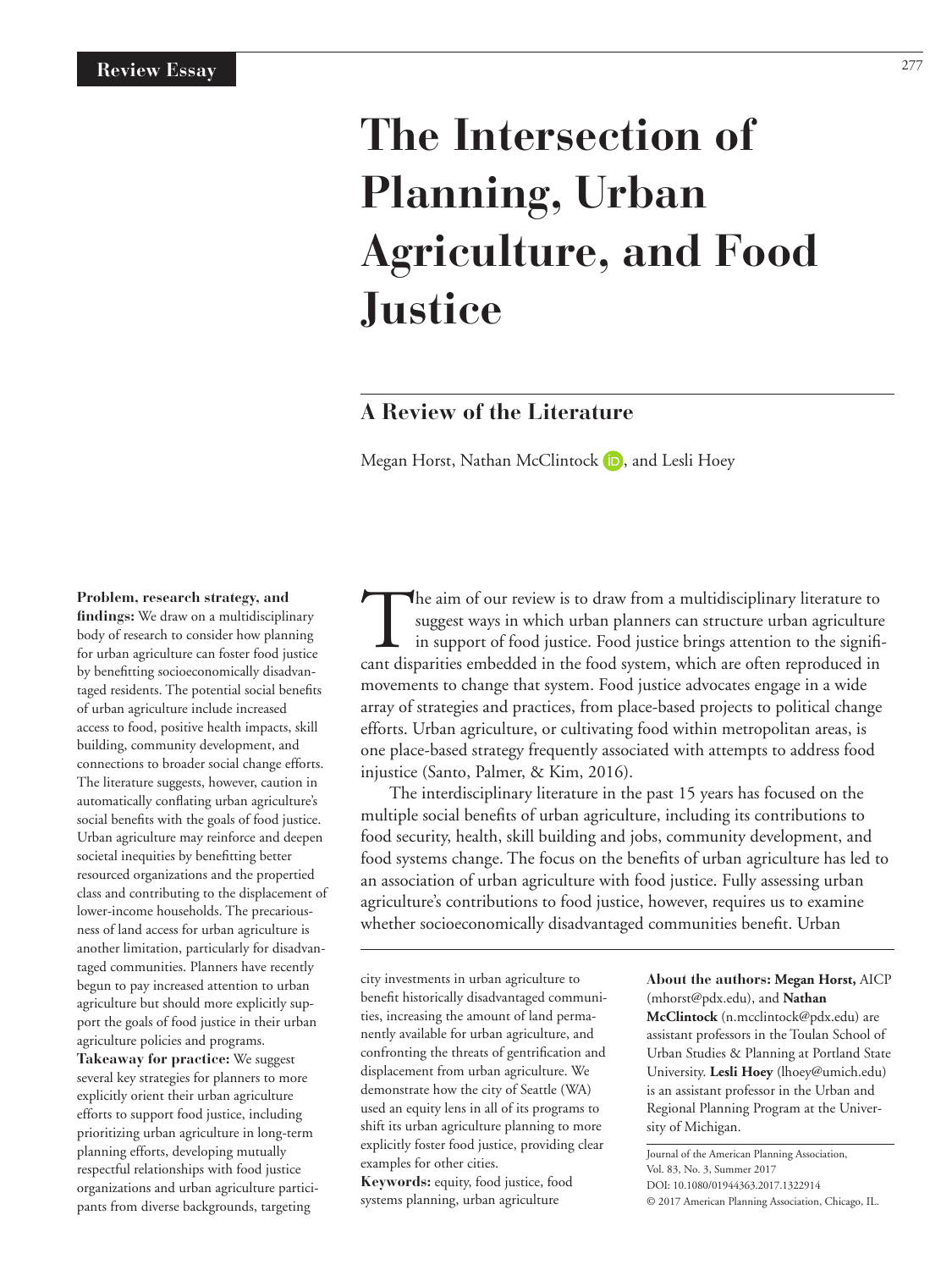agriculture alone cannot fully resolve many of the fundamental causes of food *injustice,* which include economic disparities, poverty, and historical and structural racism. Worse, some urban agriculture projects may perpetuate existing inequities, for example by benefitting already privileged communities, contributing to the ongoing marginalization and even displacement of disadvantaged groups. It is critical to address these concerns if urban agriculture is to foster food justice.

 Planners have become increasingly involved in urban agriculture in the past 15 years. Common planning strategies have been to adopt supportive policies and remove regulatory barriers; incentivize urban agriculture through reduced utility fees and taxes; and offer funding, programming, land, and infrastructure. Without explicit valuation of food justice, however, urban agriculture strategies may primarily benefit the propertied class and newcomers rather than disadvantaged communities.

In this review, we first define food justice and note how urban agriculture is one potential strategy to foster food justice. We then discuss the range of urban agriculture forms and activities, though we ultimately focus here on food cultivation. In the following sections, we synthesize the main social benefits of urban agriculture, emphasizing both the possible contributions to food justice and the limitations. Finally, we examine the role of planning by first discussing the common strategies used by planners to foster urban agriculture and their limitations for improving food justice.

 Planners can play a stronger role in the movement for food justice by explicitly considering whether the urban agriculture efforts they plan and promote really do benefit disadvantaged communities. First, planners can embed urban agriculture into long-term planning efforts so that urban agriculture is viewed as a priority, not just a placeholder for future developments on the land. Second, planners can develop mutually respectful relationships with food justice organizations to better understand their constraints and needs. A third strategy is to target outreach, programming, funding, and infrastructure for urban agriculture to organizations led by and benefitting members of historically disadvantaged communities. Fourth, planners can increase the amount of land permanently available for urban agriculture. Finally, planners must confront and counter urban agriculture's contributions to displacement. We discuss Seattle (WA), where municipal government staff used an equity lens to better target their urban agriculture policies and programming to benefit low-income communities of color. Seattle prioritized new community garden and farm investments in neighborhoods with a high proportion of low-income people of color and has adopted more culturally inclusive outreach and programming.

# **Synthesizing the Multidisciplinary Literature on Food Justice, Urban Agriculture, and Planning**

 The discussion on urban agriculture in the planning field is largely celebratory. There is, however, a growing critical analysis of urban agriculture in the wider scholarly literature informed by deep attention to food justice (Reynolds & Cohen, 2016; Tornaghi, 2014). We show here how a critical analysis can assist planners in prioritizing food justice in their urban agriculture efforts.

 Our review focuses on urban agriculture in the United States and Canada. There is a large body of research on urban agriculture in the Global South (Bryld, 2003; Lynch, Binns, & Olofin, 2001; Mok et al., 2014), Europe (Dowler & Caraher, 2003; Morgan, 2009, 2013), and Australia (Mason & Knowd, 2010), among other places. We do not address literature from other parts of the world given the unique social, political, economic, and land use contexts in the United States and Canada.

 Our review focuses on literature published between 2000 (when the recent wave of urban agriculture planning began) and December 2016. We first examine the growing scholarship on food justice, including books (e.g., Alkon & Agyeman, 2011; Gottlieb & Joshi, 2010) and articles in interdisciplinary food studies journals (e.g., *Agriculture and*  Human Values). We also draw from practitioners and organizations involved in food justice (e.g., Institute for Agriculture and Trade Policy, 2012).

 Our next set of literature focuses on urban agriculture. We highlight the main social benefits attributed to urban agriculture, drawing on public health journals (e.g., *Annual Review of Public Health*) and food studies and food systems journals (e.g., *Journal of Agriculture, Food Systems, and Community Development*). We then synthesize the growing critical scholarship on urban agriculture, drawing mainly from recent books (e.g., Cohen & Reynolds, 2016) and sociology and geography journals that examine the political ecology of agriculture (e.g., *Antipode, Progress in Human Geography*). We accompany this with a search of the gray literature, including reports from relevant national organizations (e.g., the American Planning Association, PolicyLink, and the Johns Hopkins Center for a Livable Future). We finally examine the scholarship on planning and urban agriculture.

 In our focus on planning for urban agriculture, we searched for relevant work in a wide range of planning journals (e.g., *Journal of the American Planning Association, International Planning Studies, Journal of Planning Education and Research, Journal of Planning Literature*) as well as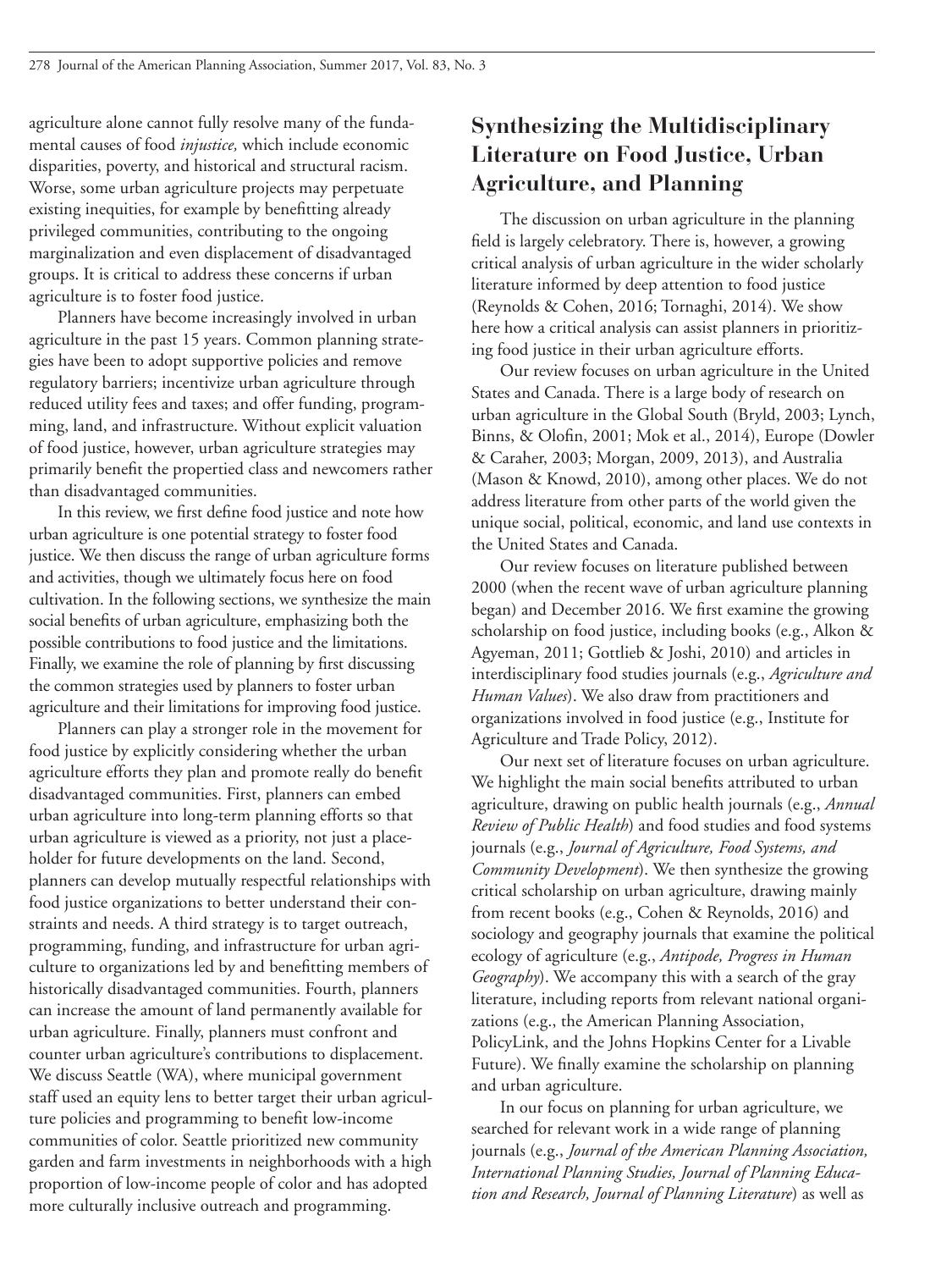professional publications from the American Planning Association. Our goal is to characterize the relationships between and among these bodies of scholarship and policy analyses. Our analysis is constrained by the reality that this scholarship is nascent, consists mainly of individual case studies, and lacks sophisticated assessment of impacts or outcomes.

### **Defining and Characterizing Food Justice**

 Food justice is one aspect of the movement for social justice and, like social justice, implies a need to contest racial, economic, and other disparities. Food justice calls attention to how both the dominant food system and alternative food movement(s) often perpetuate the disparities that exist in broader society (Alkon & Agyeman, 2011 ; Gottlieb & Joshi, 2010). One definition of *food justice* from the Institute for Agriculture and Trade Policy (2012) is "the right of communities everywhere to produce, process, distribute, access, and eat good food regardless of race, class, gender, ethnicity, citizenship, ability, religion, or community." We choose this definition because, unlike some, it calls attention to the multiple ways in which socioeconomically disadvantaged groups are affected across the food system. This comprehensive definition implies a need to focus attention on procedural and distributive justice as well as structural change, a theme we focus on in this review essay.

 Food justice highlights attention to disparities that exist throughout the food system, from production through distribution and consumption. Communities of color, for example, have time and time again been excluded from food production and prevented from owning and managing their own land, though they are often exploited as farm laborers (S. Brown & Getz, 2008; Shreck, Getz, & Feenstra, 2006; Yen Liu & Apollon, 2011). People employed in the fast food industry, an important component of food distribution in the United States and Canada, typically experience low wages and poor working conditions (Allegretto et al., 2013; Jayaraman, 2013). Low-wage workers in turn face higher rates of food insecurity. Food justice thus demands that all people be able to access land to grow their own food and that food system workers earn livable wages.

 Most of the food justice literature focuses on access and consumption-related disparities. In 2015, for example, about 13% of U.S. households experienced *food insecurity,* defined as a lack of access to food needed for an active, healthy life (Coleman-Jensen, Gregory, & Singh, 2014; Larson, Story, & Nelson, 2009). Rates of food insecurity were higher for households with particular demographic

characteristics, including low-income households, those with children headed by a single woman, and those headed by people identifying as Black and/or Hispanic. Food justice calls for an end to food insecurity, not just through emergency responses like food banks but also through the demand that all people have a right at all times to access healthy, culturally relevant, ecologically produced, and affordable food.

 There are also disparities in geographic access to healthy, affordable, and culturally relevant foods. Healthy food tends to be less available in neighborhoods with higher percentages of low-income residents (Lowery, Sloane, Payán, Illum, & Lewis, 2016). Food in these neighborhoods, referred to by many scholars as *food deserts,* is typically more expensive (Raja & Yadav, 2008), whereas fast food outlets and others sources of unhealthy food proliferate (Ver Ploeg, 2010). Scholars link the combination of economic barriers, the lack of healthy food choices, and the abundance of unhealthy food choices to a number of negative health-related outcomes for both children and adults, including higher rates of obesity, diabetes, and heart disease among adults (Lowery et al., 2016; Morland & Evenson, 2009; Raja & Yadav, 2008). Food justice demands that people living in food deserts and food swamps have access to good food.

 Food justice also demands that disadvantaged communities benefit as much as or more than privileged people from efforts to strengthen local, healthy food systems. Numerous scholars point out that the growing local and sustainable food movement has too often prioritized strategies, like food certification and labeling, that are only accessible to people of higher economic means rather than efforts targeted more explicitly to social justice (P. Allen, 2010; Born & Purcell, 2006). This critique has inspired both practitioners and scholars to prioritize food justice in the movement for better food systems.

 Food justice advocates engage in a wide range of local, specific, place-based projects, like cooperatively owned grocery stores and urban agriculture, that aim to expand peoples' geographic access to good food in the short term (Rajan & Duncan, 2013). Food justice scholars acknowledge that place-based projects are important because they offer people localized opportunities to develop alternatives to the industrial, corporate food system and to flex muscles in food democracy (Hassanein, 2003). Place-based efforts, however, are often limited in their ability to overcome the structural drivers of inequities in the food system, including differences by race, class, gender, and other socioeconomic indicators in land ownership and access, education, economic opportunity, transportation, and political power (Broad, 2016; Mares & Alkon, 2011; Reynolds & Cohen,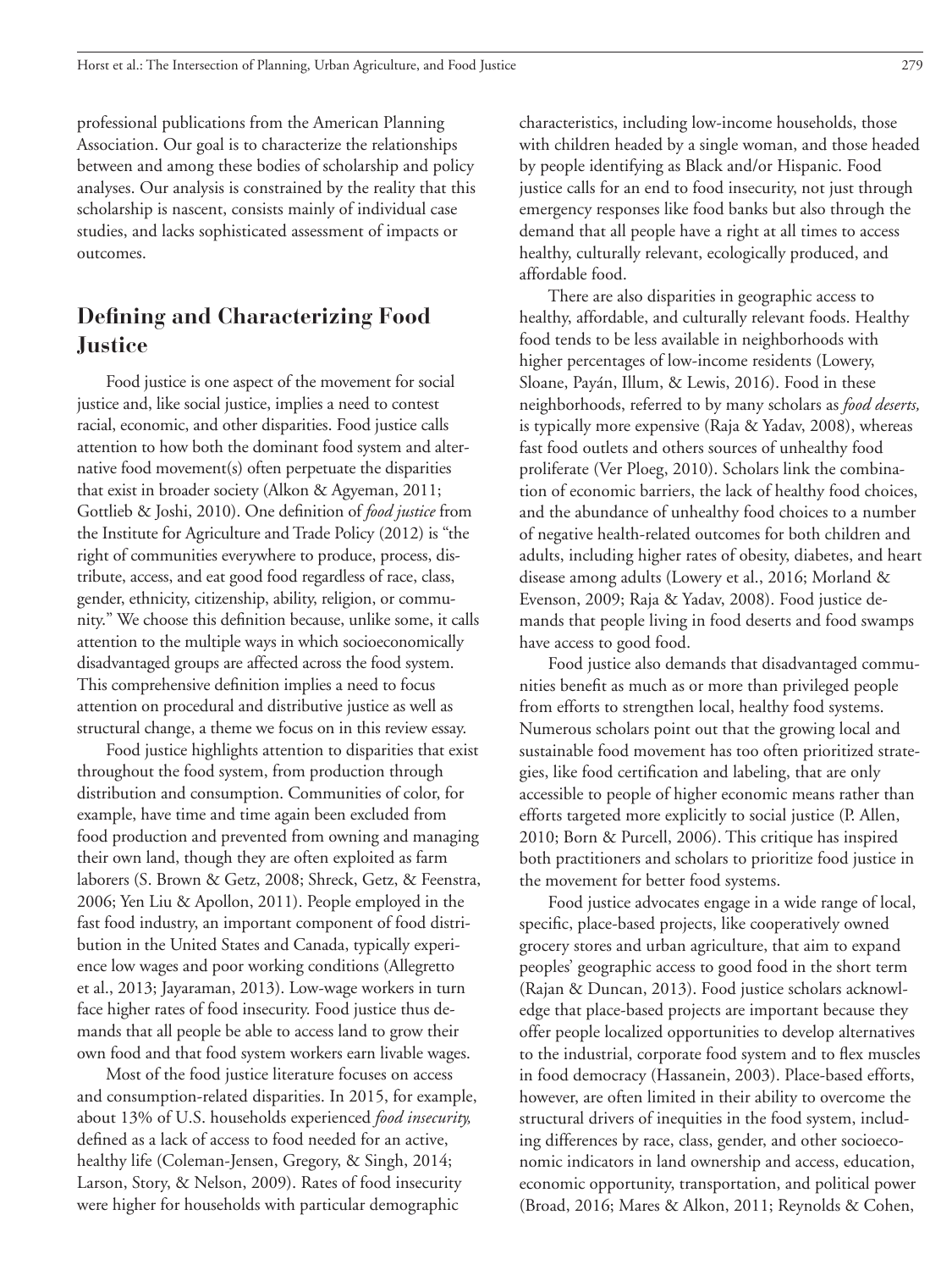2016). Scholars largely agree that place-based projects should be accompanied by economic, political, and social change efforts.

 In this review we examine whether municipal governments and planners, specifically in planning for urban agriculture, actually *do* food justice. Community organizations and government agencies are ratcheting up their use of the phrase *food justice* in their food systems work. Gottleib and Joshi (2010) and Cadieux and Slocum (2015), however, caution that few are actually *doing* food justice. Gottleib and Joshi, and Cadieux and Slocum, call for greater clarity and rigor in the use of the phrase and for critical greater accountability in food activism. We aim to provide greater rigor and accountability by examining who gains and who loses, to borrow from Flyvbjerg (2002), from urban agriculture planning. We identify ways in which urban agriculture planning can more explicitly benefit disadvantaged communities.

#### **Urban Agriculture's Diverse Forms**

 Urban agriculture is a common strategy associated with food justice (Reynolds, 2015). Many scholars loosely define *urban agriculture* as the cultivation of food within metropolitan cores as opposed to that in more peri-urban and rural areas (Golden, 2013; Lovell, 2010; Santo et al., 2016). Urban agriculture includes a range of activities, such as growing vegetables, fruit, herbs, and grains and raising fish (aquaculture), bees, and animals (e.g., chickens, goats, pigs, rabbits). Urban agriculturalists typically engage in the processing, marketing, and distribution of their products through, for example, farmers markets. We focus specifically on the acts associated with cultivating in this review.

 Urban agriculture cultivation has a rich history in the United States and around the world. In the United States, much of the scholarly attention to urban agriculture focuses on victory gardens during World War II, but the history of urban agriculture is multifaceted. Working-class and immigrant households have for centuries engaged in growing kitchen gardens and raising animals in urban settings as well as using open space for food production (Brinkley & Vitiello, 2014; Mares & Peña, 2010). A range of people engage in urban agriculture today in different North American cities, from Detroit (MI), a former industrial city with a large supply of vacant lots (Colasanti, 2010), to Vancouver (BC, Canada), a global city with high-rise residential towers and rapidly increasing land values (Mendes, 2008; Mendes, Balmer, Kaethler, & Rhoads, 2008).

 A big issue in urban agriculture, and one on which we focus in this review, is where urban agriculture cultivation

is practiced, including the level of public access and the type of land tenure available to practitioners. Urban agriculture occurs at a variety of scales and locations, from a few potted tomato plants on an apartment balcony or a fruit tree in the right-of-way, to large-scale projects, such as community gardens in public parks and multiacre commercial urban farms and greenhouses on industrial land or rooftops (Hodgson, 2012; Mukherji & Morales, 2010).

 Some practitioners grow food on private property (i.e., in the front and back yards of single-family residences, on rooftops of private apartment buildings, and on businessor church-owned property). Some people are experimenting with so-called vertical farming operations, in which food is grown in vertically stacked layers within a controlled-environment building, such as a skyscraper, used warehouse, or shipping container (Despommier, 2010). Practitioners in these cases often either are the owners of the land or have negotiated short- or long-term use arrangements with the owners. Others grow food in public or semipublic spaces (i.e., in publicly owned lots, parks, and rights-of-way, or on public school grounds). In these cases practitioners typically have negotiated agreements about short- or long-term use with the landowner. Still others grow food with no formal agreement with the owner or with the city. Some urban agriculturalists, for example, garden on vacant privately owned properties. Others engage in *guerrilla gardening*, a more clandestine type of urban agriculture in which the practitioners produce food in a variety of spaces, such as on rights-of-way, without securing permission from the landowner (Crane, Viswanathan, & Whitelaw, 2013).

 The participants and goals of urban agriculture also vary widely. Many urban agriculturalists raise food solely for their personal or household consumption. Some nonprofit organizations and community groups grow food for internal use (e.g., produce from a school garden may go to the school cafeteria). Other nonprofit and for-profit ventures sell their produce externally at farm stands, at farmers markets, via community-supported agriculture subscription boxes to customers, or through direct sales to restaurants and stores (Taylor & Lovell, 2014). Some urban agriculturalists exchange their items via barter and other informal exchange relationships, whereas others sell food at discounted prices to low-income customers or donate it to food banks or shelters (Levkoe, 2011).

 Urban agriculture is clearly diverse in its scope, scale, type of access and for whom, participants, and goals. Such diversity makes it difficult to draw overarching conclusions about urban agriculture and food justice because the impacts of urban agriculture vary from situation to situation. Each urban agriculture activity needs to be evaluated on its own merit.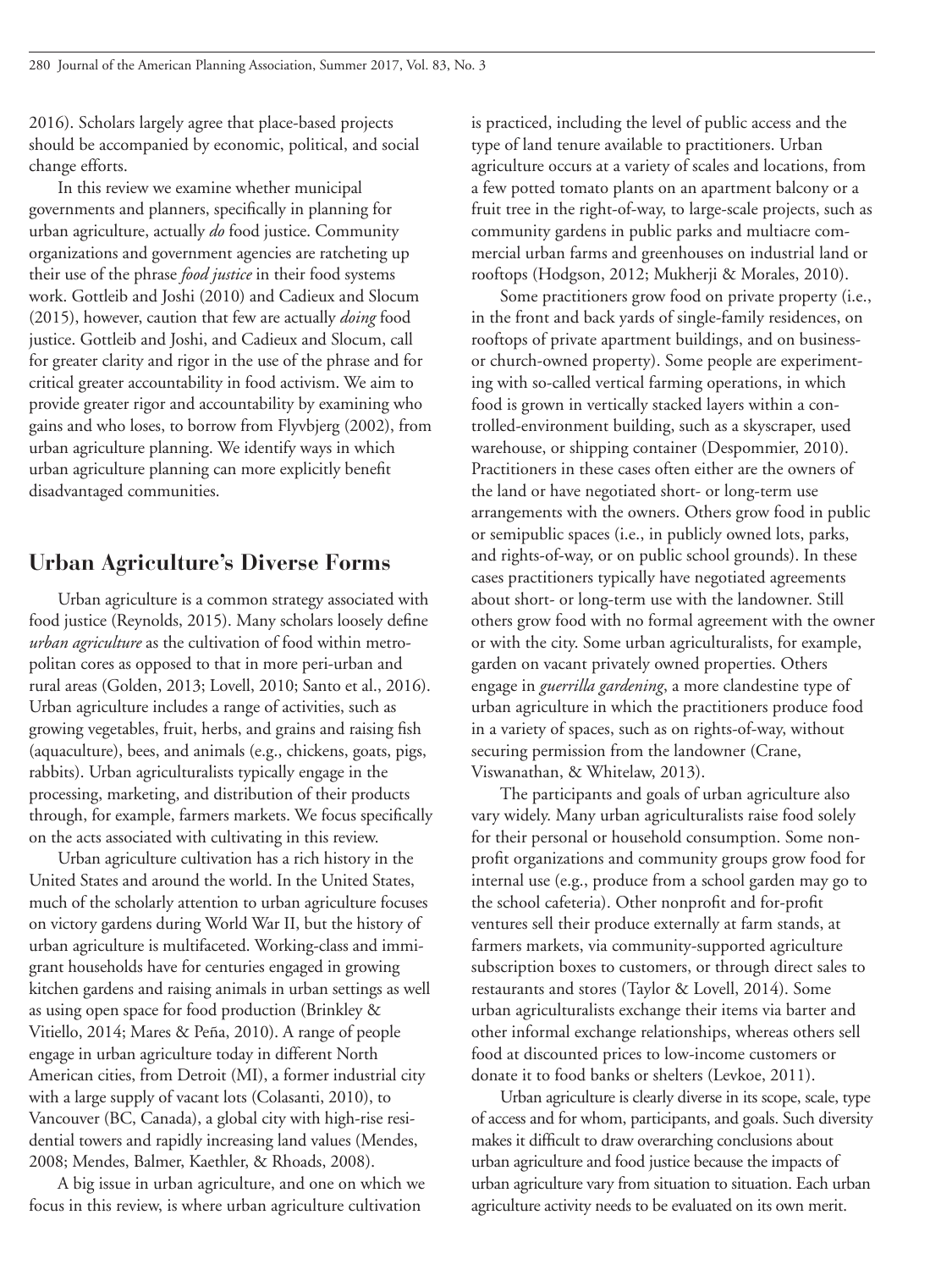# **The Social Benefits of Urban Agriculture**

 A focus on urban agriculture's environmental and social benefits has led to its association with food justice. In this review, we focus on six primary categories of social benefits from cultivating food in urban areas: increasing food access and food security, improving health, generating income, building skills, enhancing community development, and developing connections to broader efforts to contest structural causes of inequities. These are fundamental ways in which urban agriculture could improve people's everyday lives and thus be an integral part of realizing a more just food system. A growing critical body of literature, however, suggests the need to examine these claims more closely so as not to overstate the ability of one strategy to resolve major societal and food systems problems (P. Allen, 2008; Reynolds, 2015; Tornaghi, 2014). It is also imperative, as it is with other planning interventions aimed at promoting social justice, to examine who benefits—and who does not—from urban agriculture rather than assuming that it can and does benefit everyone.

 First, urban agriculture cultivation can increase food access and food security for those involved and sometimes for recipients of donated food. This is of particular importance for food-insecure households and in food deserts (Algert, Baameur, & Renvall, 2014; McClintock & Simpson, 2017). A variety of research supports this claim by showing that urban agriculture practitioners save household money by supplementing some of their produce expenditures (K. H. Brown & Carter, 2003; Corrigan, 2011; Gray, Guzman, Glowa, & Drevno, 2013). In Seattle, families who participate in community gardening typically offset 30% to 40% of their fresh produce needs (Hagey, Rice, & Flournoy, 2012). Many urban agriculture participants grow beyond their own consumption needs and share excess fruits and vegetables with other community members and local food banks (Balmer et al., 2005; Corrigan, 2011). In one specific community garden in Baltimore (MD), half of the gardeners donated their produce, earning the garden a reputation among food-insecure neighbors as a place to get free food (Corrigan, 2011). Scholars have used these examples to suggest that converting significant amounts of land to urban agriculture could lead to greater community food self-sufficiency in cities ranging from Detroit to Seattle (Colasanti, 2010; Horst & Gaolach, 2015; MacRae et al., 2010; McClintock, Cooper, & Khandeshi, 2013). Increased food production in cities, however, does not guarantee that people experiencing food insecurity will access that food in the same way that merely increasing food production on a global scale does not

guarantee an end to hunger (Holt-Giménez & Altieri, 2012). Distribution and access matter.

 Urban agriculture cultivation is limited in its ability to supply adequate food (Thibert, 2012; Vitiello & Brinkley, 2013). Urban agriculture's ability to contribute to food security for any particular individual, household, or city ranges widely depending on factors such as climate; the amount and type of land available; and the time, availability, and skills of practitioners (Grewal & Grewal, 2012). Raised garden beds, community garden plots, and small urban farms may be valuable sources of fresh fruits, vegetables, and herbs, but are unlikely to provide all of the protein and grain needs of either individual households or entire communities. Critics also argue that urban agriculture is of little use as a strategy to increase food security for people who lack access to land, good growing conditions, and the physical capacity and skills needed to engage in these activities (Ghose & Pettygrove, 2014; Wekerle & Classens, 2015). It is unreasonable to expect disadvantaged populations to cultivate their own food; they are already burdened by working extra jobs and the stresses of poverty and are unlikely to have both the time and interest to spend gardening. Critics, meanwhile, charge that focusing on urban agriculture as a solution to food injustice obscures the systemic conditions, including poverty, low wages, and income disparity, that produce food insecurity (Pudup, 2008; Weissman, 2015). The emphasis on "grow your own" reinforces self-help and government austerity arguments, absolving government of the responsibility to address the structural and institutional causes of food insecurity (Andrée, Ballamingie, & Sinclair-Waters, 2014; Donald, 2008; McClintock, 2014). One takeaway from this debate is that urban agriculture should be considered one way for some households to augment their weekly food needs and only part of an array of interventions needed to completely address food insecurity.

Second, advocates and scholars laud the health benefits of enhanced access to fresh and healthy food (Alaimo, Packnett, Miles, & Kruger, 2008; J. O. Allen, Alaimo, Elam, & Perry, 2008; Graham & Zidenberg-Cherr, 2005; Metcalf & Widener, 2011). Studies show that urban agriculture participants increase their knowledge of nutrition and fresh food. One study finds that adults in households in which a member participates in community gardening eat fruit and vegetables more frequently than adults in nonparticipating households (Alaimo et al., 2008). Other studies link community gardening to lower obesity rates (Alaimo, Beavers, Crawford, Snyder, & Litt, 2016; Zick, Smith, Kowaleski-Jones, Uno, & Merrill, 2013). Youth participants in urban agriculture programming were more likely to taste vegetables they grew themselves (J. O. Allen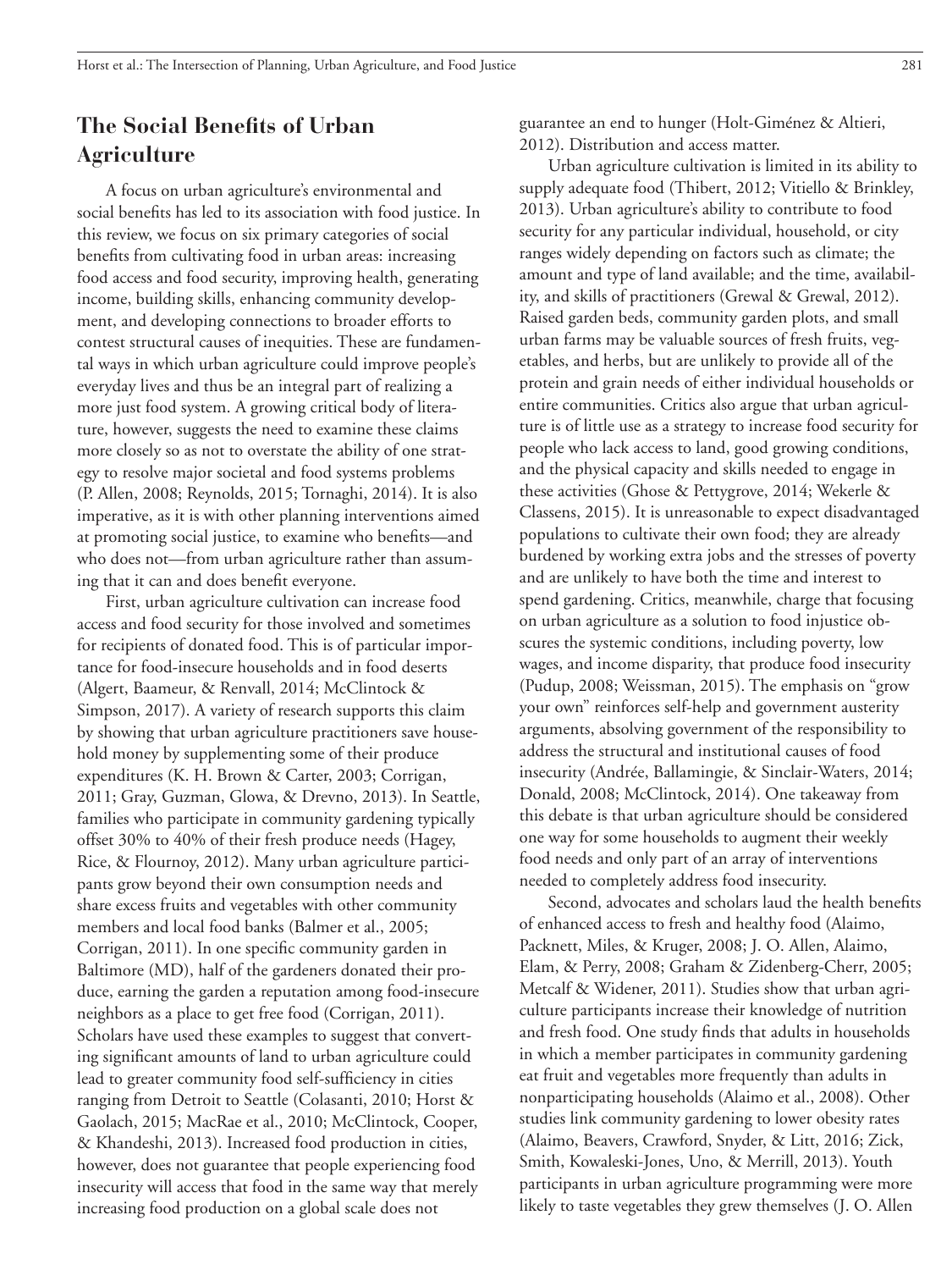et al., 2008). The physical practice of cultivating food, including weeding, tilling, and using hand tools, offers a form of exercise that is preferred across different populations by age, gender, race, and ethnicity (Bellows, Brown, & Smit, 2003; Park, Shoemaker, & Haub, 2009). Urban agriculture is also associated with reduced stress and improved mental well-being (Armstrong, 2000; Draper & Freedman, 2010) and may be especially beneficial for people experiencing mental illness and for people who have been incarcerated (Bellows et al., 2003).

 Scholars, however, question whether urban agriculture alone can overcome the larger structural drivers, such as income disparity and poverty, of health disparities. In Buffalo (NY), youth gardeners from wealthier households were more likely to engage in healthy eating, with no measurable increase in healthy eating by youth gardeners from poorer households (Raj, Raja, & Dukes, 2016). Urban agriculture also poses specific health risks in poor communities where there is soil, water, and air pollution, all of which are more common there (Evans & Kantrowitz, 2002; McClintock, 2012; Nabulo, Black, Craigon, & Young, 2012; Wortman & Lovell, 2013). One study shows high uptake levels of lead in vegetables grown in soils with high lead concentrations, with associated negative health implications (Finster, Gray, & Binns, 2004). Some of the environmental pollution risks, though not all, can be ameliorated through appropriate training, garden planning, and infrastructure. Urban agriculture's potential for fostering significant improvements in health therefore appears to be strongly tied to socioeconomics and environmental context.

A third benefit of urban agriculture is skill building and education. Various studies show that participants in urban agriculture, in both informal community gardens and more formal urban agriculture training programs, gain knowledge about the natural environment and develop tangible skills in cultivating food (Okvat & Zautra, 2011 ; Tidball & Krasny, 2007). Gardens provide opportunities for many urban residents to develop a greater appreciation for the work of food producers and a greater connection to their food. Some expect urban agriculture training programs to provide their participants with marketable "greencollar" job skills in horticulture and edible landscaping (Pinderhughes, 2007). Proponents portray urban agriculture as an economic development strategy for low-income residents. In Milwaukee (WI) and Chicago (IL), for example, the urban agriculture organization Growing Power has reported grossing more than \$200,000 per acre in urban agriculture (Lovell, 2010). The organization employs a significant number of local residents, including people of color from low-income backgrounds, to grow and sell food. In Detroit, several city growers earn a significant share of their income—and a few earn all of their income—from selling their food items (Pothukuchi, 2015).

 It is not clear, however, that urban agriculture can support a large number of living-wage jobs in all contexts, particularly where land prices are high or where the consumer market cannot pay enough to cover costs of production and wages (Daftary-Steel, Dignity, Herrera, & Porter, 2015; Vitiello & Wolf-Powers, 2014). Urban farms report difficulties paying decent wages and rely heavily on unpaid labor (Biewener, 2016; Cohen & Reynolds, 2015). A 2012 survey of 370 urban farmers working in or around the United States found that roughly two-thirds were failing to make a living, reporting sales of less than \$10,000 per year (Dimitri, Oberholtzer, & Pressman, 2016). The study authors note that many urban farms rely on grant funding, donations, and off-farm income to support their farm ventures. More research is needed to know whether urban agriculture can lead to significant economic or job opportunities, particularly for disadvantaged communities.

 Fourth, advocates argue that urban agriculture improves neighborhoods and builds community capacity. Some describe urban agriculture as a catalyst for neighborhood improvement, particularly when it replaces a vacant or neglected lot. Community gardens, for example, provide places for nearby residents to recreate and relax and contribute to beautification, environmental sustainability, quality of life, and community pride (Armstrong, 2000; Tranel & Handlin, 2006). Some researchers find that active participation in community gardens is linked with increased voter registration and civic responsibility and reduced rates of both petty and serious crime, trash dumping, and mental illness (Hagey et al., 2012; Kuo & Sullivan, 2001). Some gardens function as places of cultural learning and sharing, where African-American and Latino residents, for example, and/or new immigrants and refugees can use urban agriculture as a way to build intergenerational connections and share culturally specific agricultural and culinary knowledge (Airriess & Clawson, 1994; Hondagneu-Sotelo, 2014; Meek et al., 2017; Saldivar-Tanaka & Krasny, 2004; White, 2011). Farmers at South Central Farm in Los Angeles (CA), many of them indigenous people from Mexico, recreated community traditions of agriculture and heirloom seeds (Broad, 2013; Irazábal & Punja, 2009; Mares & Peña, 2010). The farm provided an alternative to gangs and drugs for local youth and a place where the elderly could contribute meaningfully to their community.

The context and the specifics of urban agriculture projects, however, influence which community members benefit. In shrinking cities like Detroit and St. Louis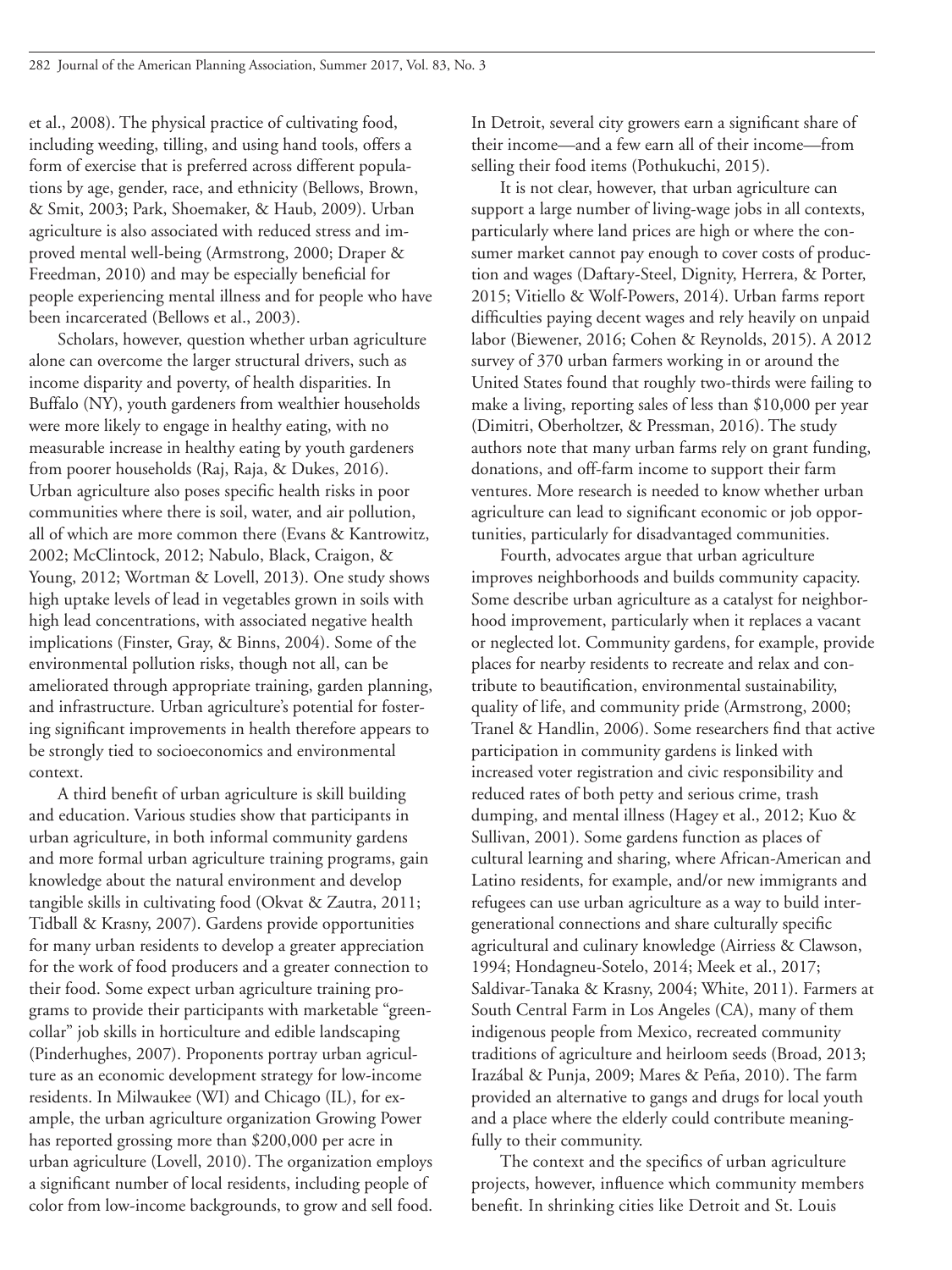(MO), community gardens seem to contribute to the stability of neighborhoods and may benefit long-term residents, many of whom are low-income people of color (Tranel & Handlin, 2006). A concern, however, is that the long-term beneficiaries of the community-building aspect of urban agriculture tend to be the propertied class and newcomers rather than more disadvantaged groups. Urban agriculture can become entangled in processes of gentrification, particularly in cities with growing populations. Urban agriculture projects can make affordable neighborhoods more attractive to economically mobile newcomers, which in turn increases the cost of living and leads to gentrification (Cadji & Alkon, 2014; Safransky, 2014; Walker, 2015). In New York City (NY), community gardens contribute to higher home prices (Voicu & Been, 2008). In Portland (OR), the distribution of household gardens correlates spatially with patterns of gentrification ( McClintock, Mahmoudi, Simpson, & Santos, 2016). A similar pattern occurs in Vancouver (Quastel, 2009).

 Finally, many scholars and activists alike frame urban agriculture as a springboard for practitioners to increase their self-determination, contest dominant forms of property ownership, experiment with more communal forms of land management, and engage in other political efforts for food systems change (Levkoe, 2011 ; Staeheli, Mitchell, & Gibson, 2002; Travaline & Hunold, 2010). Some practitioners see their urban agriculture activities as an explicit rejection of the capitalist, corporate food system (McClintock, 2010; McClintock & Simpson, 2017; White, 2011). Others use urban agriculture as a mechanism to appropriate urban space (Thibert, 2012), demand the right to the city (Purcell  $&$  Tyman, 2014), and create new commons (Eizenberg, 2012; Roman-Alcalá, 2015). Urban agriculture helps practitioners gain skills in food democracy (Levkoe, 2011). Active participants often become more aware of the complexities of power and the intersections between food and various other social, economic, and environmental issues (Barron, 2016). Gardeners at the South Central Farm in Los Angeles, for example, drew on organizing skills in the garden to become advocates for social justice in city decision making (Irazábal & Punja, 2009). Detroit's Black Community Food Security Network uses urban agriculture as a strategy to pursue its core values of justice and African self-determination, as it describes on its website. It is important to note, however, that not all urban agriculture practitioners connect their food cultivation to political values or actions (Reynolds & Cohen, 2016). The motivations of some practitioners do not extend beyond the desire for fresh food and recreation. Urban agriculture in those conditions is unlikely to be a

mechanism for food democracy, other movements for social justice, or structural change.

 One conclusion we draw from our review of the literature is that urban agriculture by itself cannot resolve the array of structural causes and impacts of food injustice experienced by disadvantaged communities. It is fairer to view urban agriculture as one possible strategy among an array of other needed strategies, including poverty alleviation, in seeking greater food justice. An important limitation is that disadvantaged communities may have less time for, energy for, interest in, and resources for urban agriculture than more well-off communities. The lack of interest can be complicated by historical factors, for example by the association between agriculture and slavery for some African Americans. The amount of interest among different communities varies depending on the individuals and context. Growing media attention to urban agriculture organizations led by lower-income communities of color across the United States suggests that interest among such residents is high in at least some places. For example, Natasha Bowens's ( 2015 ) book *The Color of Food* documents the stories of urban agriculturalists from various racial and ethnic backgrounds.

 We also conclude that there is a risk that if problems are not addressed, even the most well-intentioned initiatives will perpetuate or even reinforce the injustices that practitioners and supporters aim to address (Reynolds, 2015). This growing subset of research on urban agriculture and gentrification does not conclude that any and all urban agriculture is an automatic predictor of gentrification. This literature, however, underscores the importance of investigating which community members do and do not benefit from the community improvements associated with urban agriculture projects over the short and long terms.

### **Limitations to the Positive Food Justice Impacts of Urban Agriculture**

 A few areas of concern in the urban agriculture movement currently limit the positive food justice impacts of urban agriculture: disparities in representation, leadership and funding, and insecure land tenure. First, urban agriculture today is sometimes dominated by already advantaged communities, despite urban agriculture's historic association with diverse populations, including poor households, immigrants, and communities of color (Lawson, 2005). There are no comprehensive national data on the demographics of urban agriculture practitioners, but recent case-based studies comment on the increasing Whiteness of urban agriculture. Most gardeners in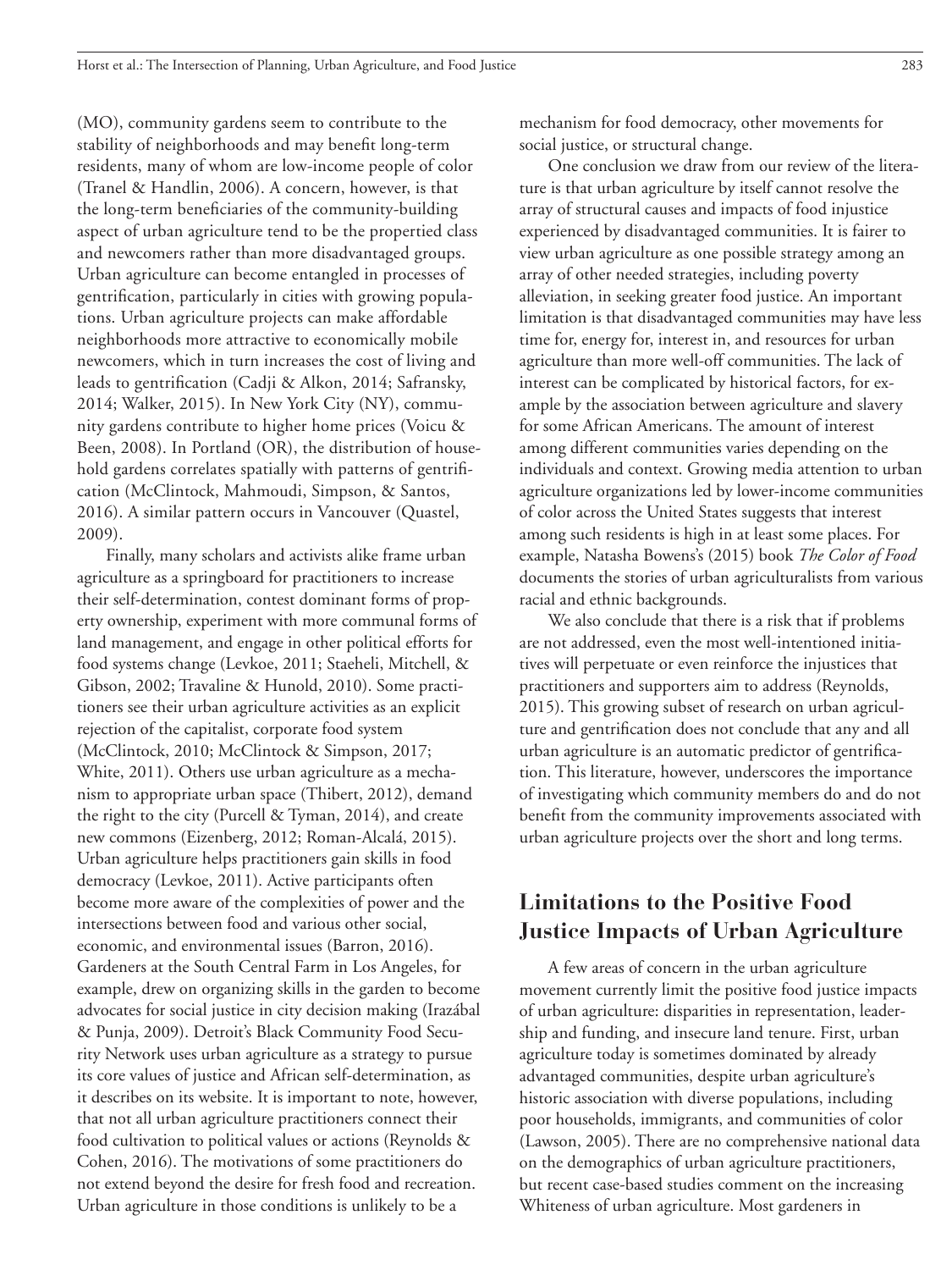New York City's nearly 1,000 community gardens identify as African-American and/or Latino (Reynolds & Cohen, 2016). Observers note, however, a recent increase in the proportion of young White urban agriculture practitioners, perhaps in part due to gentrification in historically lowincome neighborhoods (Reynolds, 2015). In Denver (CO; Teig, Amulya, Bardwell, Buchenau, & Marshall, 2009) and Philadelphia (PA; Hoover, 2013), urban agriculture participants are predominantly White, despite the fact that most residents in both cities are people of color. The causes of such disparities merit further investigation and also raise important questions about who benefits from public investments in urban agriculture programs.

 Second, there are also disparities in representation in the leadership and culture of many urban agriculture organizations, an important part of procedural justice. Scholars point out that urban agriculture organizations often have White leadership and that White cultural values dominate (Hislop, 2014; Hoover, 2013; Slocum, 2006, 2007; Slocum & Cadieux, 2015). In Philadelphia, for example, community gardens have White leaders, even in neighborhoods with a high percentage of either African-American or Latino gardeners (Meenar & Hoover, 2012). Media reports sometimes erase the presence of people of color; a recent prominent magazine article in New York featured only photographs of White gardeners (Reynolds & Cohen, 2016). In Seattle, Black and Latino/a immigrant farmers reported that local urban agriculture organizations devalued their agro-ecological knowledge while privileging White and Eurocentric practices (Alkon & Mares, 2012; Ramírez, 2015).

 There is a danger of urban agriculture being considered a *White space,* with White bodies and associated White language, culture, delivery of services, and foods associated with White foodie culture (Cohen & Reynolds, 2016). The missionary zeal and patronizing tone with which some White-led urban agriculture programs "bring good food to others" (Guthman, 2008a, p. 431; 2008b) offends some residents (Garzo Montalvo, 2015; Ramírez, 2015). Poor communities are sometimes suspicious of the long-term implications of urban agriculture, seeing it as a new form of paternalism or impending gentrification, particularly if long-term residents are not the initiators (Hern, 2016; Lubitow & Miller, 2013). One urban farmer noted, "A lot of times, organizations will use these poor communities and their statistics to get grants to do work that the community never wanted in the first place" (Pipkin, 2017). Reynolds (2015), in her study of urban agriculture organizations in New York, identifies significant race- and class-based disparities. White-led and professionalized organizations on the one hand have been able to take

advantage of funding opportunities and have garnered policy support to expand their operations; other organizations, mainly led by poor people and/or people of color on the other hand have experienced more difficulties in fundraising and in expanding and leveraging political support for their urban agriculture operations.

 Urban agriculture organizations appear to understand that the lack of diverse representation is a problem, but we see little evidence that the problem has been resolved. Nearly 80% of respondents in a national survey of food justice organizations agreed that issues of race and class bias were important and must be front and center in their work (Hislop, 2014). Yet only 16% of these organizations had policies in place to ensure diverse hiring practices or to involve more diverse people—in terms of race and class in operating the organization.

 The lack of permanent land tenure is another important barrier to urban agriculture serving as a vehicle for food justice. Urban residents who do not own single-family homes with space for gardening face significant challenges in gaining long-term access to land for gardening. There are significant race- and class-based disparities in homeownership in the United States, with White and higher-income households having much higher homeownership rates (Kuebler & Rugh, 2013). People without their own private land typically garden on public land (when available), or they squat, borrow, or lease from a private landowner. Most of the time their land tenure is tenuous. There are hundreds of examples of urban agriculture practitioners witnessing the destruction of their gardens, typically when the land became amenable to a higher profit use. In New York in the 1990s, the Rudy Giuliani administration bulldozed hundreds of community gardens that had been constructed on vacant lots (Schmelzkopf, 2002; Staeheli et al., 2002). The South Central Farm in Los Angeles, one of the largest urban farms in the United States, was destroyed in 2006 (Broad, 2013; Irazábal & Punja, 2009). Approximately 350 households of moderate means, many of them immigrants from Mexico, had participated at the farm. As one land use attorney commented, "That story gets heard again, and again, and again" (Jaramillo, 2016). In most cities across the United States and Canada, urban agriculture is typically considered a temporary use of land only , better than land being left vacant but with little protection from replacement by other future uses. Conflicts will always exist between the people who are actively gardening a space and those who stand to gain economically from a different use, particularly when the land is not permanently protected for urban agriculture and when the income that can be made from food cultivation is significantly less than what can be made from doing something else on the property.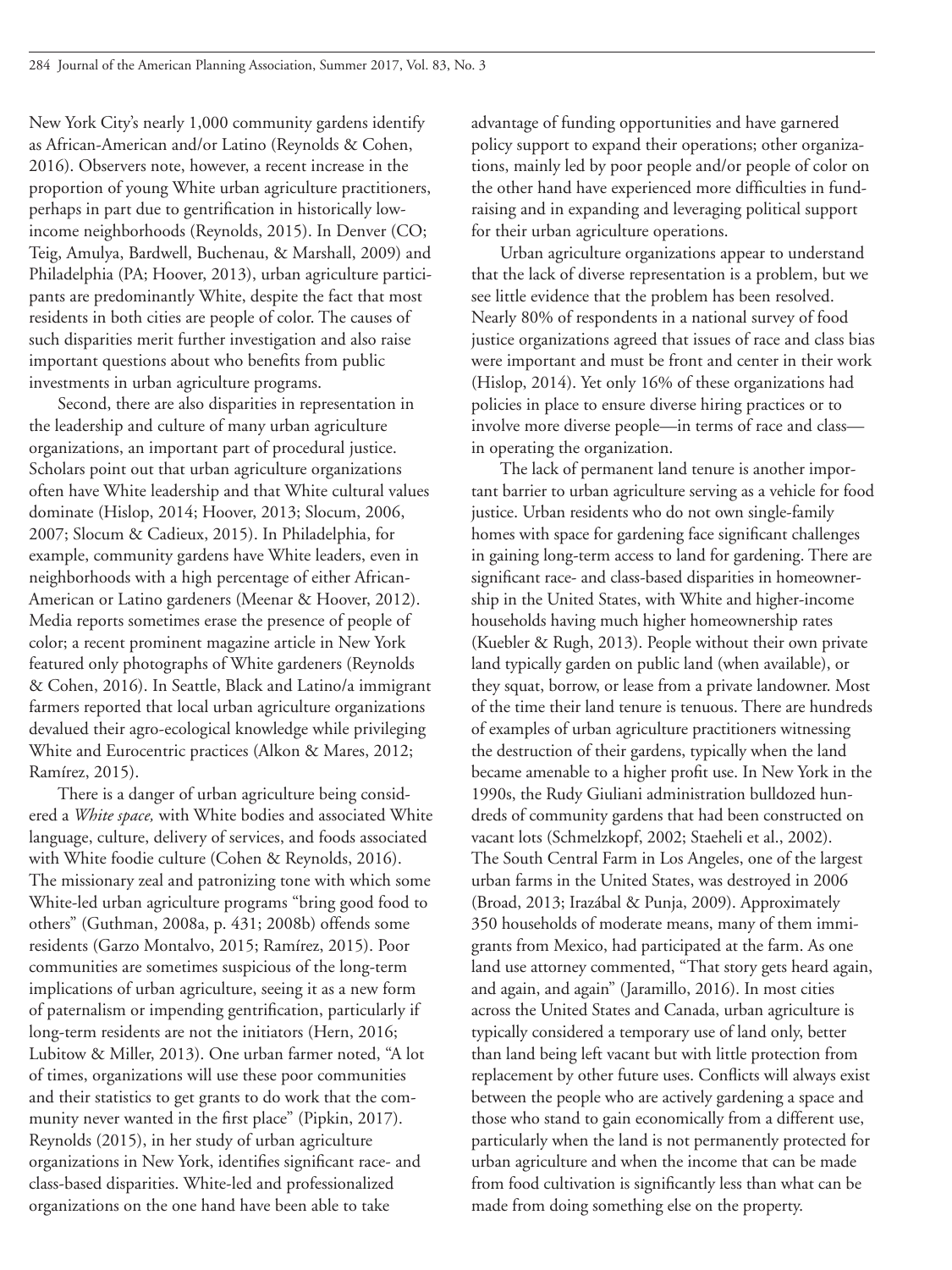#### **Planning and Urban Agriculture**

 The city planner's role in urban agriculture has changed over time. During World War II, the federal government and many local governments encouraged people to establish victory gardens, including both backyard gardens and allotments on public spaces (Lawson, 2005; Taylor  $\&$ Lovell, 2014). In the 1970s, some municipalities supported community gardens as a strategy for urban revitalization to combat White flight and suburbanization. In the last decades of the 20th century, however, planners by and large established restrictive zoning that inhibited urban agriculture (Bartling, 2012; K. H. Brown & Carter, 2003; Vitiello & Brinkley, 2013 ). Many municipalities outlawed keeping chickens, bees, goats, and other livestock in residential zones and established strict regulations regarding the height and maintenance of vegetation, effectively making most food production practices illegal. Other regulations restrict composting and farm stand sales of food produced onsite. Some regulations require tall and expensive fences and lighting around both private and public urban gardens. There has been recent media attention on city governments across American fining urban gardeners for code-prohibited activities such as growing food in front yards and selling produce in front of their house (Gordon, 2013; Keeling, 2011). Planners in some cases ignored urban agriculture altogether and included no language in plans or codes about the practice (Pothukuchi & Kaufman, 2000). These constraints still exist in many cities and suburbs (Butler, 2012; Huang & Drescher, 2015).

 Municipal food systems planning and policymaking has, however, evolved significantly since 2000 (Cohen et al., 2014; Pothukuchi, 2010, 2015). Planners increasingly recognize the potential for urban agriculture to contribute to many goals, such as sustainability, livability, and food justice (Neuner, Kelly, & Raja, 2011 ), although such goals may be in conflict to some degree (Daftary-Steel et al., 2015). The American Planning Association has published several guides about planning and urban agriculture (Hodgson, Campbell, & Bailkey, 2010; Mukherji & Morales, 2010).

 Planners use a variety of strategies to support urban agriculture, including creating a supportive policy environment; incentivizing urban agriculture; and offering programming, funding, and public land in support of urban agriculture. We briefly discuss these in greater detail below (for a more detailed overview of planning's role in fostering urban agriculture, see Butler, 2012; McClintock, Wooten, & Brown, 2012; and Mukherji & Morales, 2010).

 First, to create a conducive policy environment, some municipalities have adopted goals and strategies in their

comprehensive plans to support new opportunities for noncommercial urban agriculture (e.g., Seattle), including food production in citywide sustainability plans (e.g., Baltimore) and written plans specifically about urban agriculture (e.g., Minneapolis; Hodgson, 2012). Various cities (e.g., Austin [TX]) have amended zoning ordinances and building codes to formally legalize the keeping of bees, poultry, and goats (Butler, 2012; McClintock, 2012) and the cultivation of crops and permanent food-producing plants, like fruit and nut trees, in front yards and planting strips (Huang & Drescher, 2015). New York City encourages interim or temporary use of underused land for gardens (Public Health Law and Policy, 2009). San Francisco (CA) has legalized sales of food items that are grown onsite; the city also removed earlier code language that required urban gardens to have ornamental fences, an expensive requirement (Roman-Alcalá, 2011 ). Many cities, like Baltimore, have also facilitated the use of vacant privately owned lands for urban agriculture by creating inventories of available land and setting up streamlined leasing processes (City of Baltimore, 2013).

 Second, some municipalities provide economic incentives for urban agriculture. Vancouver (Huang & Drescher, 2015; Walker, 2015) and some jurisdictions in California, including Los Angeles County and the city of Sacramento (Havens & Roman-Alcalá, 2016), offer landowners preferential property tax assessment if the landowner restricts urban land for small-scale agricultural use for a minimum amount of time (5 years in California's case). San Francisco has reduced permitting fees (home gardens are exempt) as well as expensive fencing requirements for urban gardens (Roman-Alcalá, 2011). In Cleveland (OH), the city water department allows people to access fire hydrants for urban agricultural use, at least temporarily (Hagey et al., 2012). Philadelphia exempts community gardens from stormwater fees (Jaramillo, 2016). Some cities sell gray or tertiary water or allow or otherwise incentivize graywater for urban agriculture.

 Third, some municipalities go beyond allowing and incentivizing urban agriculture to actually provide funding, staff support, and land for urban agriculture. Seattle, for example, coordinates and provides some staff support for almost 90 permanently protected community gardens on a variety of public land (owned by one of the city's departments or other public actors, such as Seattle Public Utilities) and private land (often church owned; Horst, 2017). Seattle has used bond monies to purchase land and offers grant funds to community groups to develop and enhance community gardens or farms. Boston (MA) has provided city-owned property for new urban farms, whereas the Chicago City Council created a city-funded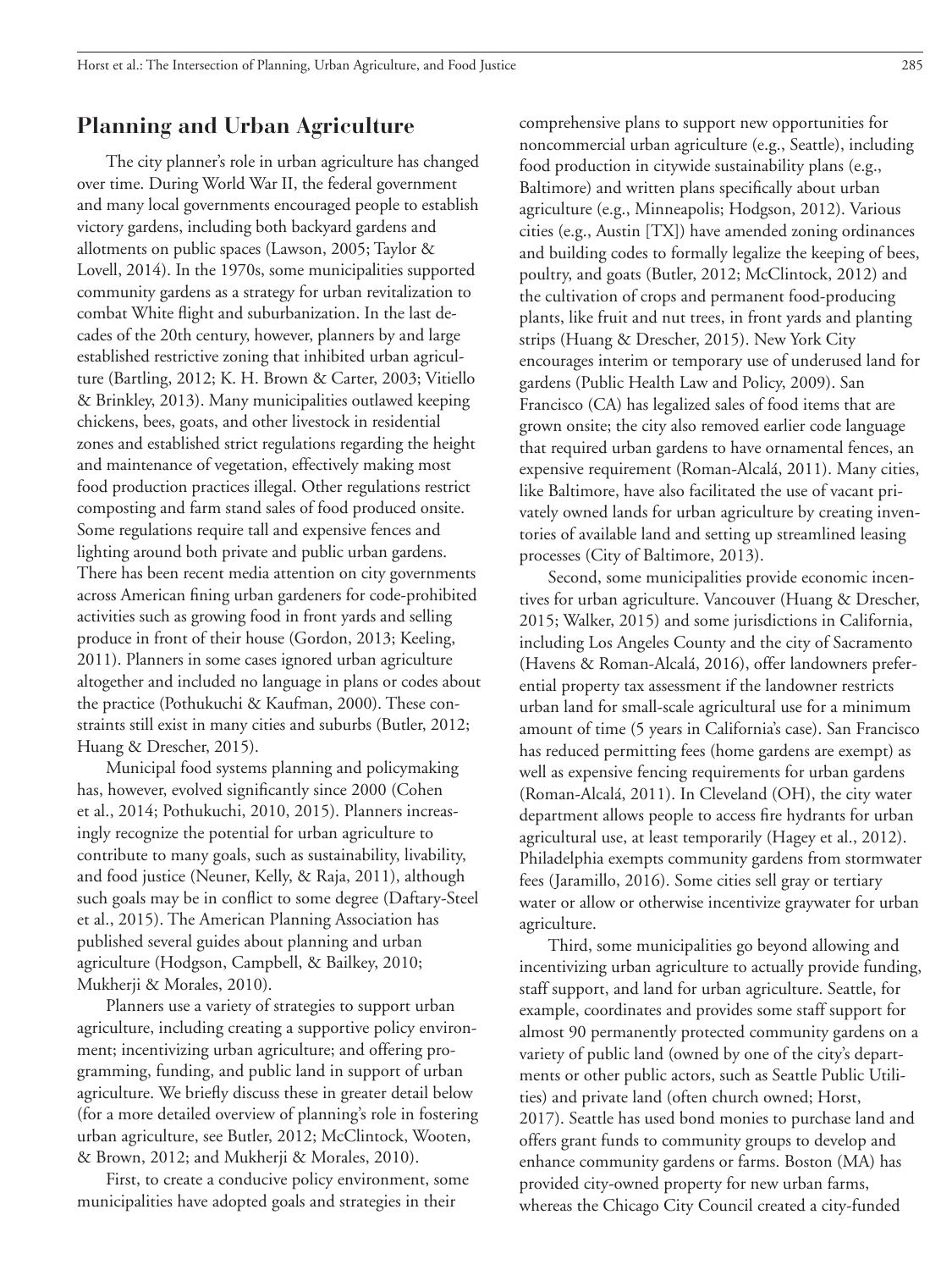land trust authorized to purchase properties to protect them as community gardens (among other types of open spaces; Hodgson et al., 2010). However, many cities have relatively limited amounts of land permanently protected for urban agriculture (compared, for example, with land for playgrounds and parks) and little to no staff support for programming or garden coordination and management.

# **A Brief Assessment of Urban Agriculture Planning and Food Justice**

 Is planning's increased attention to urban agriculture likely to enhance food justice and positively affect socioeconomically disadvantaged communities? A sweeping assessment of all municipal urban agriculture planning activities in the United States is beyond the scope of this review given their varied intents, approaches, and impacts and the lack of comprehensive or comparable data on the demographics of participants or impacts and outcomes of planning interventions. We also recognize that not all urban agriculture planning was intended to foster food justice. We intend not to critique individual cities or policies but instead to identify how particular planning activities are less likely to advance food justice. We point out below how the strategies of removing regulatory barriers and reducing utility fees and property taxes are likely to benefit property owners rather than disadvantaged communities. We also point out that in some cases local governments have directed urban agriculture resources in ways that, intentionally or not, disproportionally benefit some communities over others. Finally, we discuss how many cities do not protect land for urban agriculture, leaving it vulnerable for conversion to other uses.

 First, planners have focused the most attention on removing barriers to urban agriculture on privately held land. This is a commonly used strategy because it is seen as less controversial than other options and requires few city resources (Horst, Brinkley, & Martin, 2016). It is an important first step. In cities as diverse as San Francisco and Detroit, removing restrictions on urban agriculture has enabled more people to participate in urban agriculture. This strategy, however, is not likely to offer significant opportunities for residents who do not have access to private land. The strategy of facilitating the use of vacant, privately owned land, though pragmatic, is also problematic because of its tenuousness. Once the original owner wants the land back, or another owner wants to purchase the land, the urban agriculture practitioners typically have little recourse.

 The second common strategy municipalities use to promote urban agriculture is to reduce utility fees and

property taxes for urban agriculture operations, such as community gardens or farms. Reduced fees for water and garbage services are likely beneficial to all urban agriculture organizations, including those led by or targeting disadvantaged communities. The impacts of reduced property taxes for food justice, however, are less clear. On the one hand, urban agriculture organizations could benefit from shortterm access to otherwise vacant urban land for their projects. On the other hand, food justice activists in California note that the main beneficiaries of the statewide Urban Agriculture Incentive Zone Act (passed in 2013) are property owners who get lower tax bills, not those people experiencing food-related inequities (Havens & Roman-Alcalá, 2016). Havens and Roman-Alcalá (2016) point out that "the law could, in fact, have regressive effects for food justice concerns." Their main concern is that property owners will, once the minimum 5-year lease period required under the law has passed, turn around and sell or develop the property. The tax reduction and its associated 5-year minimum lease do not resolve the challenges food justice organizations face in developing a long-term and effective farm project.

 Gardens that receive reduced utility fees and taxes may ultimately enhance the forces of gentrification. Havens and Roman-Alcalá (2016) emphasize that *who* is involved and *how* California's Urban Agriculture Incentive Zone Act is implemented will influence who benefits. In Oakland (CA), for example, the real estate industry appears to be well poised to take advantage of low property tax rates and to use urban agriculture to attract new residents. In Los Angeles, an organized group of community organizations has demanded community consultation about each project, preference for projects led by grassroots people-of-color organizations, and resources for low-income community projects. Projects attentive to these objectives are more likely to positively affect food justice.

 Third, municipal governments, at least in some cases, tend to allocate urban agriculture space and funds in ways that benefit upper-middle-class residents. In the Los Angeles region in 2003, for example, only 10 of the more than 60 official community gardens were located in underprivileged areas (Irazábal & Punja, 2009). A similar pattern was revealed in Seattle prior to 2006 or so, though subsequently the city has intentionally shifted its urban agriculture investments (Horst, 2017). The causes of such disparitywhether intention, oversight, lack of outreach, or lack of interest among residents in the underprivileged areas—are unclear, but the impacts are worth investigating. In Detroit, within a very different context, the city recently sold 1,500 lots (about 140 acres) at a heavily discounted rate to a private company to develop a large-scale commercial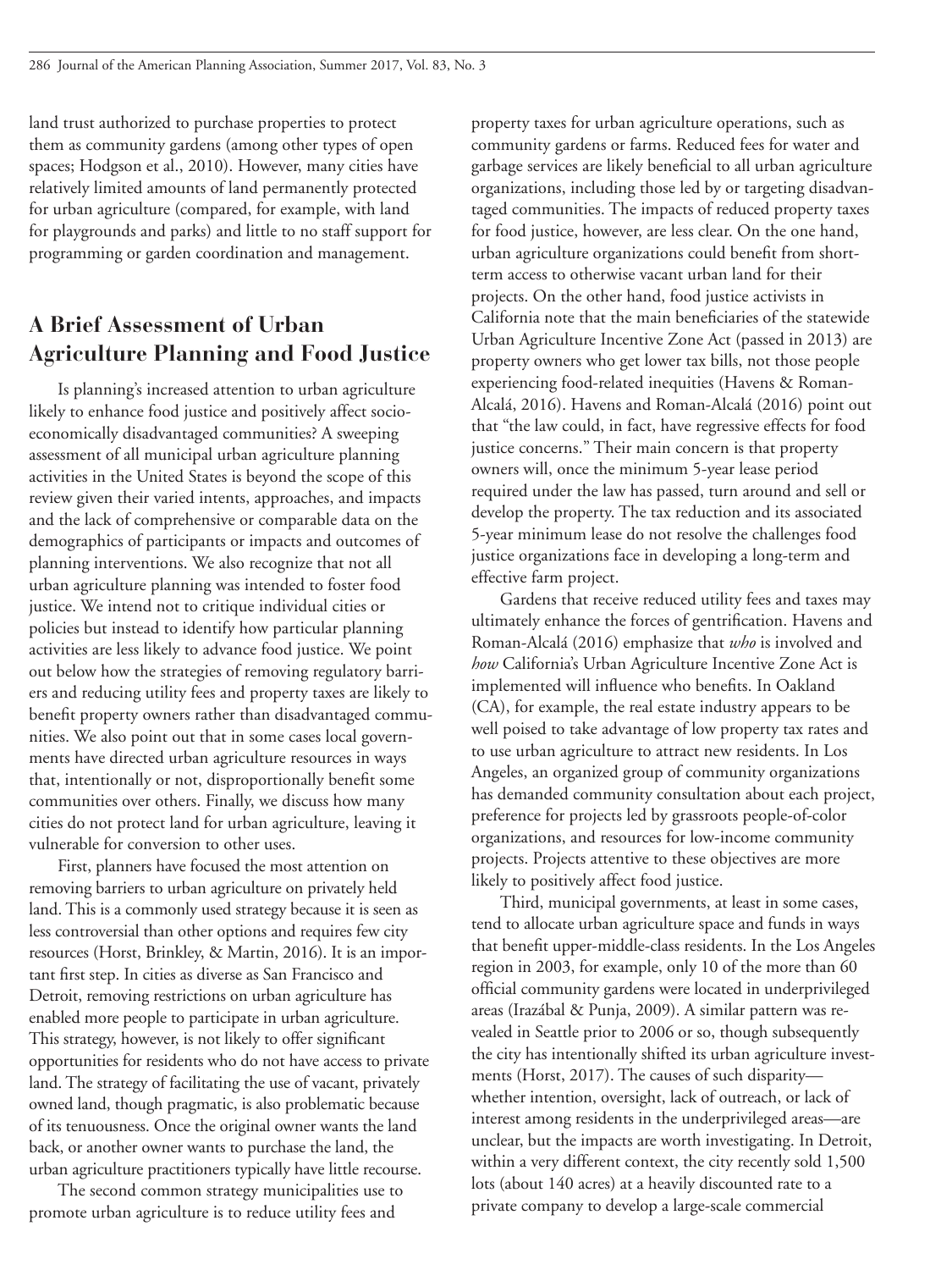agricultural operation (Pothukuchi, 2015). The impacts of this sale on the city's long-term socioeconomically disadvantaged residents are not yet clear. Meanwhile, the numerous urban agriculture projects led by long-term residents, especially low-income residents of color, have gone largely unfunded through public dollars. The city has instead demanded that urban agriculture practitioners pay increasing use and permitting fees to conduct urban agriculture on vacant properties, despite calls for help by local longstanding food justice organizations (Baker, 2017).

 Fourth, many cities do not invest in a meaningful way in permanently protecting land for urban agriculture. From New York to Los Angeles, demand for existing publicly provided community garden space far outstrips supply. In cities without much publicly provided land, urban agriculture is commonly practiced on vacant or underused land and often viewed by city planners as a placeholder or interim use. In Philadelphia, urban agriculture practitioners are concerned about the tenure of the 568 parcels used for farming in the city, half of which are publicly owned land (but many of which are not permanently protected) and the other half of which are on land owned by private entities or nonprofits (Jaramillo, 2016). The lack of permanent tenure is especially problematic for less resourced organizations and for urban agriculture practitioners without other access to land.

## **Orienting Urban Agriculture Planning for Food Justice: Some Suggestions**

 Planning can be oriented more explicitly toward food justice. Key strategies include prioritizing urban agriculture in long-term planning efforts, developing mutually respectful relationships with food justice organizations and urban agriculture participants from diverse backgrounds, targeting city investments in urban agriculture to benefit historically disadvantaged communities, increasing the amount of land permanently available for urban agriculture, and confronting the threats of gentrification and displacement from urban agriculture. These strategies are summarized in Table 1 and further discussed below.

 First, planners can, as a baseline, prioritize urban agriculture in long-range neighborhood and public service delivery planning, connecting urban agriculture strategies to equity and social justice. Cohen and Reynolds (2014) suggest that cities develop urban agriculture plans as a vehicle for stakeholder involvement and stakeholder accountability. Baltimore's urban agriculture plan, released in 2013, lays out a series of actions accompanied by identified actors and a timeline for action (City of Baltimore, 2013).

A complementary approach is to address urban agriculture in long-range and comprehensive plans. In Seattle, the city included a goal to establish a community garden for every 2,500 residents in its comprehensive plan (Born & Horst, 2015). The city's community garden manager explained how effective the policy has been: "Whenever we advocate for more gardens and ask for more money from the city or other funders, we always affirm that P-Patches [Seattle's term for community gardens] are part of the comprehensive plan" (WhyHunger, 2010). These planning efforts can make more explicit connections between urban agriculture and social justice and equity. It is important to note, however, that Baltimore's plan only requires that "access and equity should be *considered* in determining the scope of urban agriculture and in implementing this plan" (City of Baltimore, 2013, p. 41, emphasis added). Seattle's level of service standard could be oriented even more explicitly toward food justice goals by prioritizing gardens in disadvantaged communities.

 Second, municipalities can develop meaningful ways to hear the perspectives of food justice organizations and urban agriculture participants from diverse backgrounds. City staff can develop long-term and mutually respectful relationships with such organizations and communities. Cohen and Reynolds (2015) suggest establishing an urban agriculture advisory board to offer strategic direction and input on the city's urban agriculture programming, funding, and other decisions. They emphasize the importance of making sure such a board is representative of diverse urban agriculture participants and does not reproduce class- and race-based disparities. Cities can also revise their urban agriculture outreach and participation processes to make sure they are culturally responsive, accessible, and targeted to disadvantaged communities.

Third, planners can develop strategies to specifically target urban agriculture resources, including utility fee reductions, grant funding, and infrastructure investments, to historically disadvantaged communities. Cohen and Reynolds (2014) note that municipalities that want to address funding disparities need to revise their funding processes and seek out and assist groups historically unsuccessful at winning grants and contracts. When municipalities purchase land or invest in urban agriculture infrastructure, they could prioritize neighborhoods and locations likely to benefit disadvantaged households. Cities should also consider how utility fee and property tax reductions could directly benefit food justice organizations and disadvantaged communities rather than individual property owners. Cities could, in addition, require that assisted gardens remain in agricultural use for longer than 5 years. Cities can also test for environmental pollution on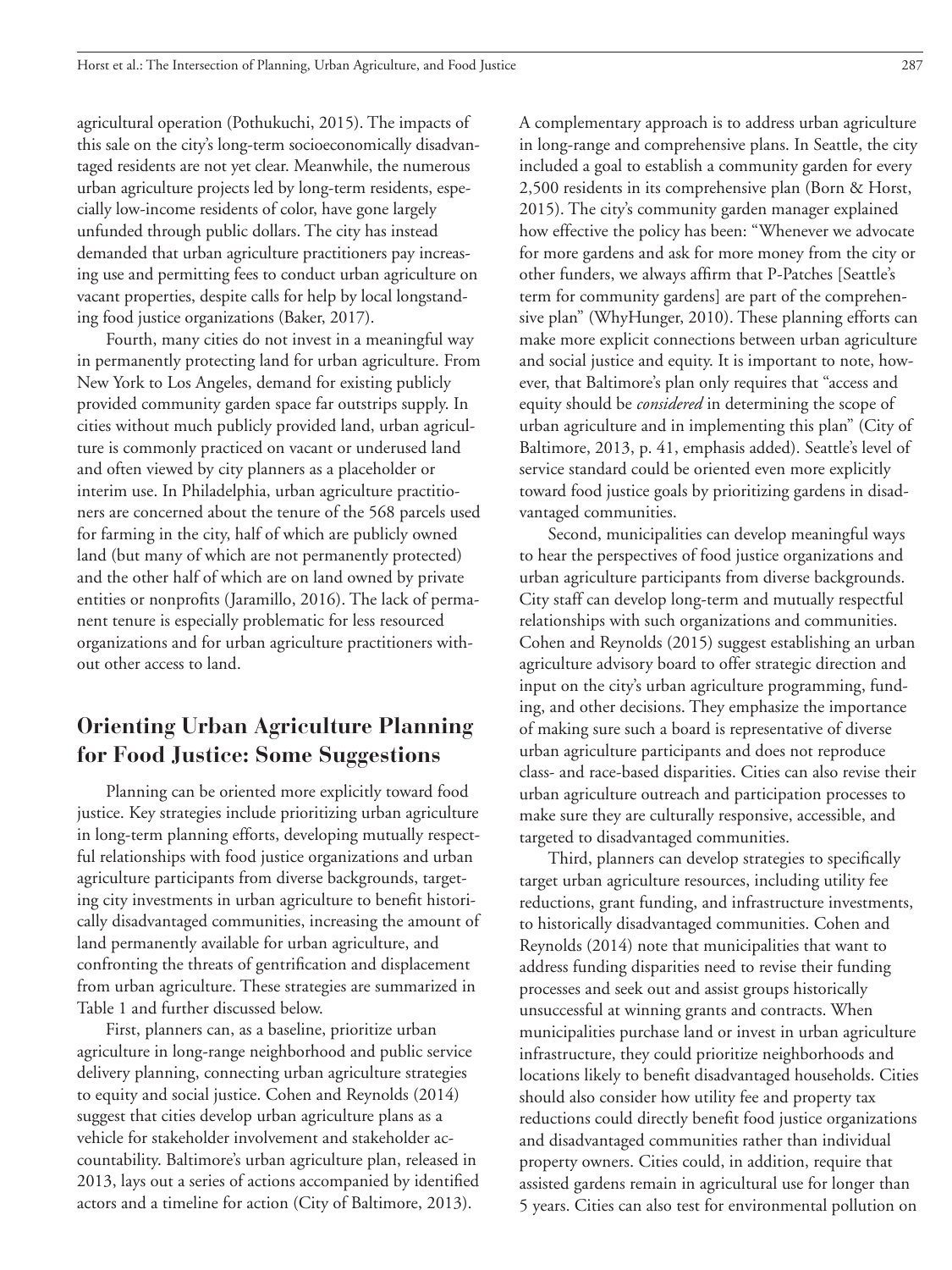|  | Table 1. Strategies to promote food justice in urban agriculture planning. |  |  |  |  |  |  |
|--|----------------------------------------------------------------------------|--|--|--|--|--|--|
|  |                                                                            |  |  |  |  |  |  |

| <b>General strategy</b>                                                                                                   | <b>Details and examples</b>                                                                                                                                                                                                                                                                                                                                                                                                                                                                                                                                                                                                                                                                                                                                                                             |  |  |  |  |  |  |  |
|---------------------------------------------------------------------------------------------------------------------------|---------------------------------------------------------------------------------------------------------------------------------------------------------------------------------------------------------------------------------------------------------------------------------------------------------------------------------------------------------------------------------------------------------------------------------------------------------------------------------------------------------------------------------------------------------------------------------------------------------------------------------------------------------------------------------------------------------------------------------------------------------------------------------------------------------|--|--|--|--|--|--|--|
| 1. Prioritize urban agriculture in<br>long-range, neighborhood,<br>service delivery, and other<br>planning efforts        | · Develop urban agriculture plan (e.g., City of Baltimore, 2013)<br>· Integrate urban agriculture in long-range and comprehensive plans (e.g., Seattle's goal to establish a<br>community garden for every 2,500 residents in its comprehensive plan)<br>• Integrate attention to social justice and equity in these planning efforts (i.e., by prioritizing actions in<br>disadvantaged communities first)                                                                                                                                                                                                                                                                                                                                                                                             |  |  |  |  |  |  |  |
| 2. Offer meaningful participation<br>opportunities for food justice<br>organizations and<br>disadvantaged communities     | • Develop long-term and mutually respectful relationships with food justice organizations and communities<br>• Establish an urban agriculture advisory board, making sure the board reflects the city's diversity and does not<br>reproduce class- and race-based disparities<br>• Revise urban agriculture outreach and participation processes to make sure they are culturally responsive,<br>accessible, and targeted to disadvantaged communities                                                                                                                                                                                                                                                                                                                                                  |  |  |  |  |  |  |  |
| 3. Target funding, resources, and<br>incentives to benefit food<br>justice organizations and<br>disadvantaged communities | • Revise funding processes and assist groups historically unsuccessful at winning grants and contracts<br>· Target new urban agriculture infrastructure in neighborhoods and locations likely to benefit disadvantaged<br>households<br>• Design fee and tax reductions to directly benefit food justice organizations and disadvantaged communities<br>rather than property owners<br>• Offer technical assistance and training on dealing with environmental contamination                                                                                                                                                                                                                                                                                                                            |  |  |  |  |  |  |  |
| 4. Permanently protect land for<br>urban agriculture                                                                      | • Establish urban agriculture sites on public property<br>• Acquire privately held vacant properties<br>• Accompany the above efforts with permanent protection through zoning, establishing conservation<br>easements, removing development rights, and/or conferring property ownership to a community land trust<br>• Require or incentivize urban agriculture space as a condition of approval for affordable and multifamily<br>housing<br>• Plan for urban agriculture as an important part of a livable neighborhood and an appropriate complement to<br>compact development rather than in competition with it<br>· Develop funding streams, for example property tax levies (e.g., 2008 Seattle Parks and Green Space Levy) or<br>community development block grant funds (e.g., Madison [WI]) |  |  |  |  |  |  |  |
| 5. Use urban agriculture to resist,<br>rather than contribute to,<br>displacement of disadvantaged<br>communities         | • Design urban agriculture projects in ways that make them least likely to directly promote displacement and<br>most likely to benefit historically disadvantaged communities<br>• Situate urban agriculture planning within a variety of other antidisplacement efforts, such as creating and<br>protecting affordable housing and business and resident retention efforts (i.e., expand affordable housing<br>strategies and require or incentivize that all affordable housing include access to urban agriculture<br>opportunities)                                                                                                                                                                                                                                                                 |  |  |  |  |  |  |  |

available land and train groups in disadvantaged communities to deal with polluted sites.

 Fourth, planners can deliberately and strategically create and protect more gardens and farms, much as they do for parks and playgrounds. To best contribute to food justice, these gardens and farms should be located in neighborhoods with higher rates of disadvantaged communities. Havens and Roman-Alcalá (2016) suggest a variety of ways cities can do this. Cities can, for example, identify existing and potential urban agriculture sites on public property, including parks, recreation and senior centers, public easements and rights-of-way, and surplus property, and convert some of the land at these public facilities to community garden or other urban agriculture uses (Public Health Law and Policy, 2009). Moreover, cities can acquire privately held vacant properties. Cuyahoga Land Bank in Ohio, for example, has developed community gardens, orchards, and nurseries on more than 100 previously

vacant properties acquired through its land bank (Sustainable Economies Law Center, 2017). Both of these strategies need to be accompanied by efforts to permanently protect urban gardens and farms, for example by establishing an overlay zoning category (as far as legally allowed), establishing conservation easements, removing development rights, and/or conferring property ownership to a community land trust. Cleveland, for example, established an urban garden district zoning ordinance in 2007 that makes replacing a garden a public process (Sustainable Economies Law Center, 2017). Planners can also require or incentivize urban agriculture space as a condition of approval for affordable and multifamily housing. The problem is that urban agriculture may be seen as competing for land with new housing, businesses, or other uses, particularly in cities experiencing population growth and encouraging compact development. We do not argue that all remaining vacant land be preserved for urban agriculture at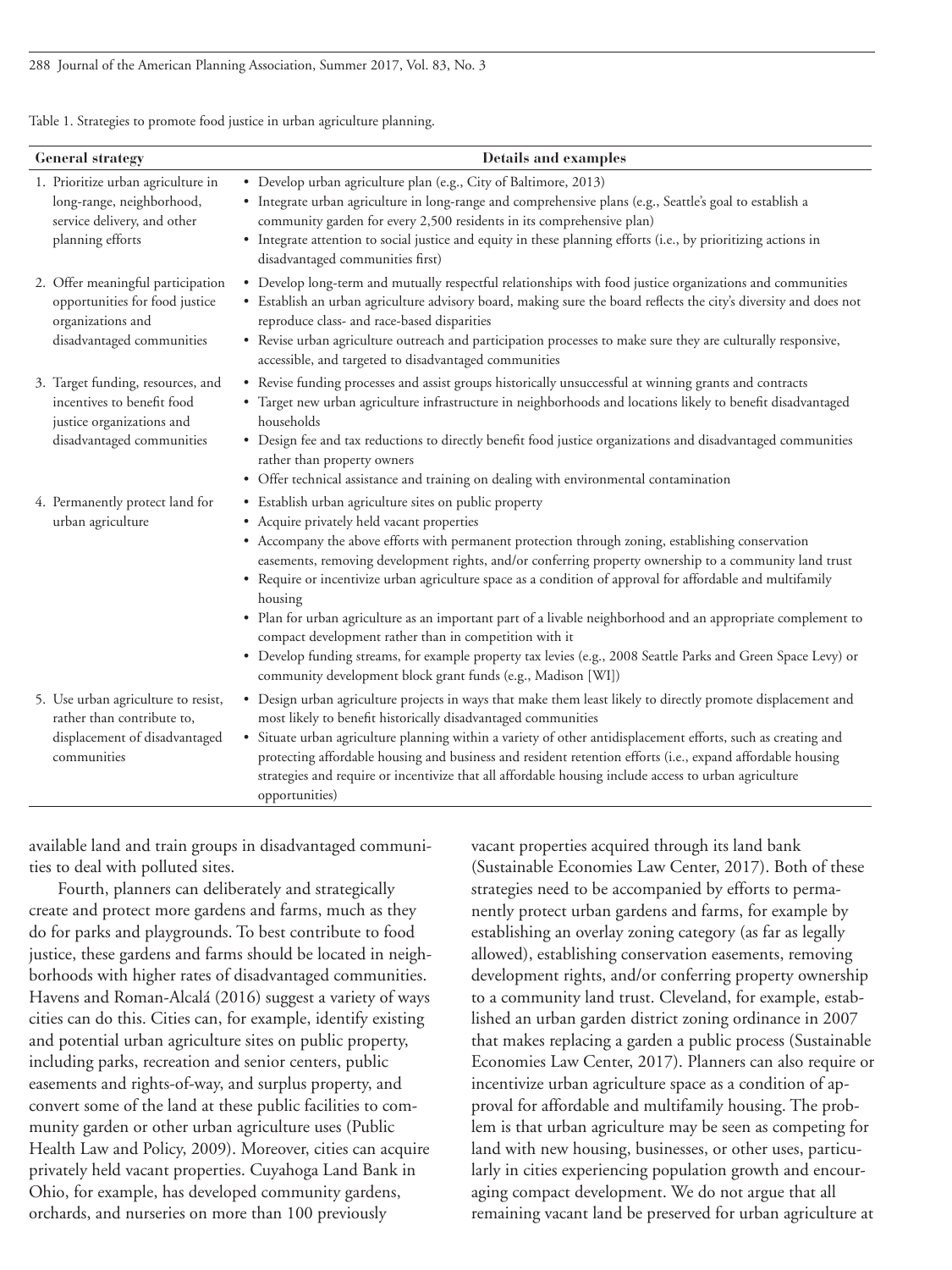the expense of any and all development. We suggest that urban agriculture, with its multiple social and environmental benefits, is better viewed as an important part of a livable neighborhood and an appropriate complement to increasing residential density rather than in competition with it.

 Cities have also developed creative ways to fund urban agriculture land acquisition and development. In Seattle, for example, taxpayers passed bonds to support community garden development (Public Health Law and Policy, 2009). The city of Chicago, the Chicago Park District, and the Forest Preserve District of Cook County together combined funds to purchase lands for community gardens. Madison (WI) used federal community development block grant funds to support community gardens.

 Fifth, one of the tougher issues for cities to tackle is the tendency of urban agriculture to contribute to gentrification. When cities invest in urban agriculture, they should solicit input from food justice–oriented organizations and from disadvantaged communities as discussed above to design the intervention in ways that would make it least likely to directly promote displacement and most likely to benefit historically disadvantaged communities. The powerful forces of gentrification go far and beyond that of urban agriculture, as do the solutions. Cities that are serious about halting the displacement of socioeconomically disadvantaged communities can situate urban agriculture planning within a variety of other antidisplacement efforts, such as creating and protecting affordable housing and business and resident retention efforts. For example, cities can expand their affordable housing strategies and require or incentivize that all affordable housing include access to urban agriculture opportunities.

## **The Case of Seattle: An Equity Lens and Urban Agriculture**

 One tool municipalities can to use to guide their urban agriculture planning efforts is an *equity lens,* an additional step in a decision-making process akin to an environmental impact statement that examines the justice-related impacts of policy, funding, and program decisions. An equity lens typically guides decision makers through a series of questions about the historic and existing social inequities related to the topic, their strategies for consulting with disadvantaged communities, likely impacts of various proposals on disadvantaged communities, and whether structural barriers to overcoming disparities can be better addressed (Zapata, 2017). Cities such as St. Paul (MN), counties such as Multnomah County (OR), and

institutions such as the Portland Public Schools and Portland State University (Zapata, 2017) are increasingly using equity lenses.

 We examine in greater detail how Seattle used an equity lens to better orient its urban agriculture programming to benefit disadvantaged communities. In this case, Seattle used a *racial* equity lens to specifically target racially disadvantaged communities. Seattle began using an equity lens to guide its urban agriculture planning efforts in the mid-2000s, when municipal leaders established the Race and Social Justice Initiative (City of Seattle Race and Social Justice Initiative, 2016). As part of the initiative, all city departments, including those that implement urban agriculture policy and programming, are required to use a racial equity toolkit (their name for the equity lens) to analyze the racial equity impact of policies, programs, initiatives, and budget issues. The racial equity toolkit lays out a process and a set of questions to guide city staff in developing, implementing, and evaluating policies, initiatives, programs, and budget decisions to promote race and social justice.

 Seattle's equity lens guides city staff through a series of steps designed to consider the equity-related impacts of a proposed action, how to engage the people most affected, and the structural barriers to better equity results that exist:

- 1. Set outcomes.
- 2. Involve stakeholders and analyze data.
- 3. Determine benefits and/or burden.
- 4. Advance opportunity or minimize harm.
- 5. Evaluate. Raise racial awareness. Be accountable.
- 6. Report back.

 It is important to note that the lens includes a suggestion for use very early on in decision-making processes and for the inclusion of people with different racial and ethnic backgrounds in the completion of the lens.

 Around 2005, city staff participated in training and began using the racial equity toolkit to inform major programming and policy decisions. As a result, several of the key departments involved in urban agriculture, such as the Department of Neighborhoods and Department of Parks and Recreation, made significant changes to align their activities more strongly with food justice.

 The Department of Neighborhoods, which manages the city's community gardens, acknowledged publicly that their urban agriculture interventions and resources had to date been largely located in predominantly White and higherincome neighborhoods (Horst, 2015). The department subsequently made major changes to prioritize new gardens, farms, and training programs in neighborhoods with a high percentage of low-income people and people of color. The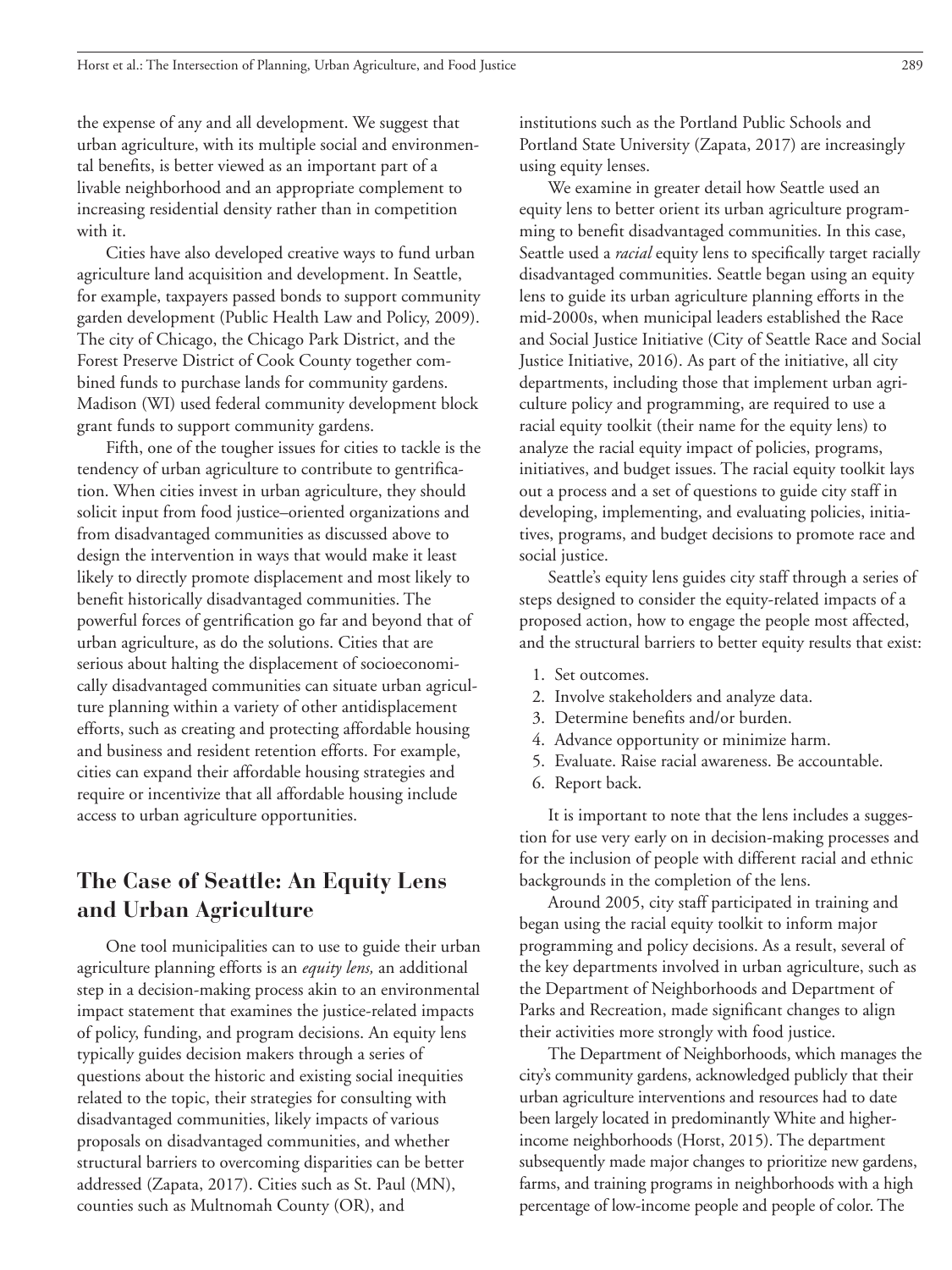city made strategic investments in permanent community gardens, resulting in a total of 20 food security gardens located in low-income and immigrant communities using new funds from the 2008 Parks and Green Space Levy, which earmarked \$2 million for community gardens. The Department of Neighborhoods also established three market gardens at Seattle Housing Authority (subsidized housing) sites, where mainly immigrant farmers from Southeast Asia and East Africa grow food to sell onsite to other public housing residents or offsite at a store, stand, farmers market, or restaurant (Department of Neighborhoods, 2014). The sales provide farmers with some income for their labor. Altogether the city provides management to around 90 community gardens, most of which are permanently protected on public property. The Seattle program is among the largest publicly managed community garden programs in the country. The Department of Neighborhoods put additional resources into youth gardening, particularly in programs that support young people from low-income communities of color. The changes in investment and programming inspired by the equity lens appear to be better targeting low-income people and communities of color. A 2010 survey of Seattle's community gardeners revealed that 71% were low income (below 80% of median income), and 23% were people of color in 2014, both categories up significantly from a decade prior (Department of Neighborhoods, 2014). These numbers likely underestimate the percentage of people of color involved because the survey only included participants at traditional gardens and was based on a unilingual, English-only survey. There are no detailed data on the outcomes on food security, health, or the other social benefits discussed above, an area for further research.

 The Department of Parks and Recreation has also used the equity lens to guide changes to its urban agriculture programming (Horst, 2015). The department now provides funds and staff support to the nonprofit organization Seattle Tilth to operate incubator farms targeted at immigrant farmers. The department also supports a large urban farm in Rainier Beach (a neighborhood with a high percentage of low-income residents and people of color) that offers a wide variety of services, including providing educational training and outreach targeted to immigrants and youth from low-income families and bags of low-cost produce for volunteers and low-income families in the neighborhood. Staff also overhauled their various urban agriculture–related programs (part of their Good Food Program) to better target and serve low-income people and people of color not just at the farm but on all park properties. The department developed an inclusive outreach and public education guide to enhance its outreach efforts to reach out to diverse communities and hired key personnel

who have competence in culturally responsive outreach and communication to specifically reach out to African-American, Latino, and immigrant communities. It also revised programming to emphasize culturally specific foods to specific communities, for example, immigrant Laotian, Eritrean, and Ethiopian communities. Department staff attribute a 10% increase in participation by people of color in their urban agriculture–related programming in recent years to these efforts (Horst, 2015). There are as yet no detailed data on the outcomes.

 Seattle's efforts demonstrate how planners and their colleagues used a racial equity lens to change their urban agriculture efforts. City staff have adopted more culturally inclusive programming and outreach efforts and ensured that city investments in gardens and programming target low-income people and people of color in new, creative ways. The city has taken steps to remove the largest structural barrier to urban agriculture, which is access to land, by opening a significant amount of publicly owned land to a diverse array of urban agriculture activities and by investing city funds to make those lands usable to urban agriculture. The available data suggest that the city's efforts have led to the increased participation of people with lower incomes and communities of color. Future research is needed to shed light on whether increased participation has led to better outcomes, such as increased food security, less obesity, more nutritional knowledge, stronger cultural ties and sense of community, or greater political capacity.

## **Recognizing Urban Agriculture's Limits and Potential for Food Justice**

 Much of the planning literature on urban agriculture and its role in addressing food injustice is celebratory. Our review suggests the need for a more nuanced evaluation. Urban agriculture offers a variety of potential social benefits to its participants, including increased access to healthy food, skill building, community improvements, and activism opportunities. Although these benefits are important, urban agriculture should not be viewed as a panacea. Instead, it is one potential intervention among an array of strategies, including antipoverty measures, needed to enhance food justice. Urban agriculture only enhances food justice if the benefits accrue to those residents who most experience food injustices, such as food insecurity. Disadvantaged communities experience significant barriers to full participation in urban agriculture, including difficulties securing funding, political support, and long-term land tenure. Communities may have differing levels of interest and capacity to engage in urban agriculture.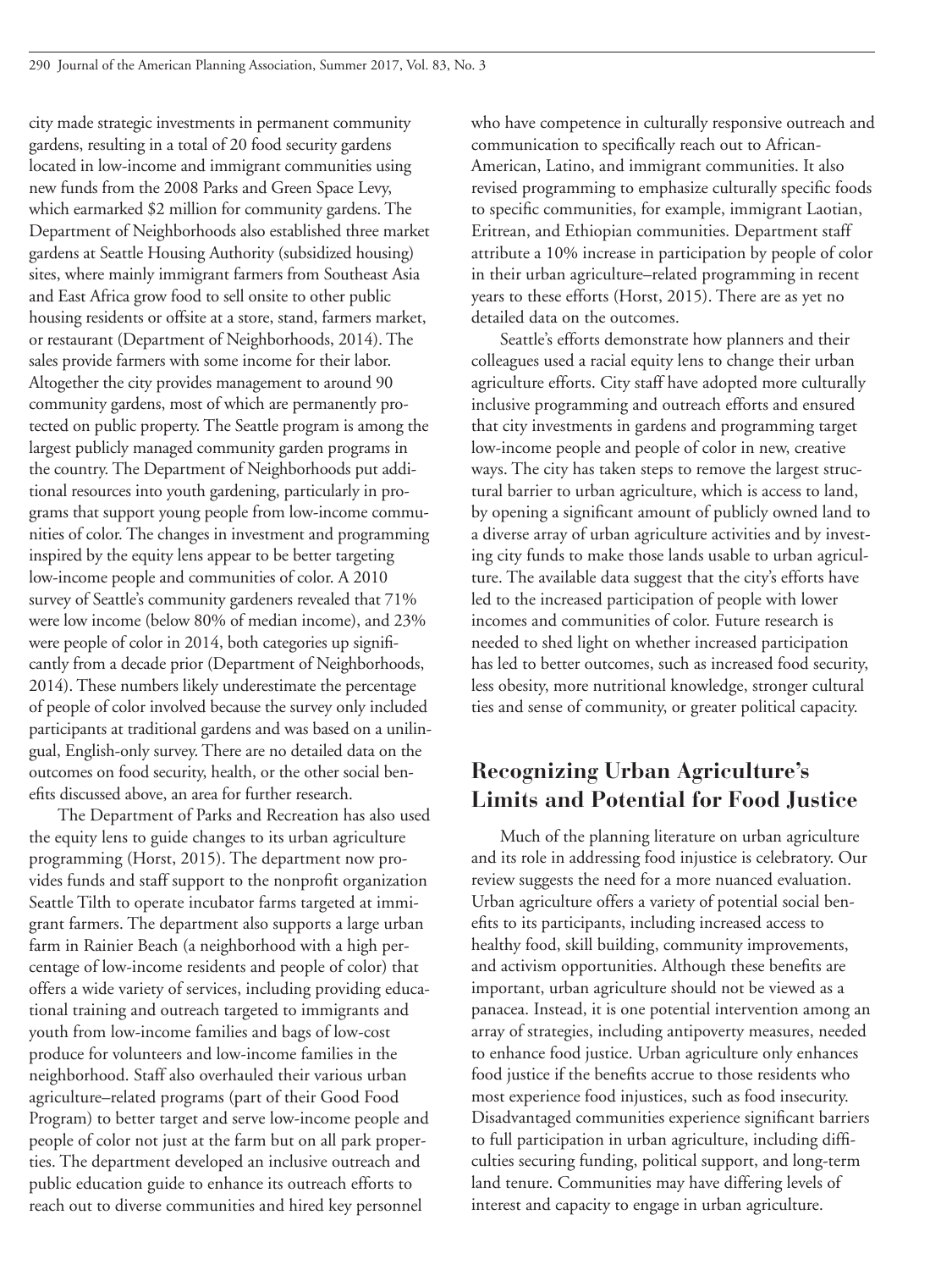Our review of the relationship between urban agriculture, food justice, and planning is limited by the relatively sparse and case-based approach in most of the research to date. Another limitation is that a lot of the planning scholarship on urban agriculture has not been on food justice. Future research may help fill the gaps mentioned throughout this review.

 Planners are becoming increasingly involved in promoting urban agriculture by prioritizing it in long-range planning efforts; removing legal barriers; offering reduced fees and taxes; and providing staff, resources, and, in some cases, permanent access to land. Not all urban agriculture planning efforts seek to help disadvantaged residents suffering from food injustice. They may have other legitimate planning goals, such as neighborhood stabilization or general improved livability.

 We suggest that urban agriculture planning can more explicitly focus on fostering food justice. One way the city of Seattle prioritized equity in its urban agriculture policy and programming was by applying an equity lens that influenced staff to target new community gardens and urban farms in lower-income neighborhoods and to conduct better outreach to disadvantaged communities for its various urban agriculture programming. In addition to using these strategies, cities can cultivate long-term and mutually respectful relationships with food justice organizations and solicit their input on potential urban agriculture policies and programming. Cities can also use a variety of strategies to ensure that disadvantaged communities have long-term access to land, including acquiring vacant properties, converting existing underused public properties into urban agriculture, protecting existing community gardens, and incentivizing urban agriculture space in new developments, including affordable housing developments. Planners must also recognize the power of successful urban agriculture projects to spur gentrification; planners should tie their urban agricultural efforts to the provision of affordable housing and antidisplacement strategies to prevent these undesirable outcomes.

#### **Acknowledgments**

 We thank Josh Cousins, Éric Duchemin, Josh Newell, Dorceta Taylor, and the rest of the "Scaling Up Urban Agriculture to Mitigate Food-Energy-Water Impacts" workshop participants for their comments on an earlier draft. We also wish to thank the anonymous reviewers for their thoughtful suggestions and comments.

#### **Research Support**

 This article emerged from our contributions to the National Science Foundation–funded workshop "Scaling Up Urban Agriculture to Mitigate Food-Energy-Water Impacts" (Grant No. 1541838) held at the University of Michigan on October 5 and 6, 2015.

#### **ORCID**

Nathan McClintock Dhttp://orcid.org/0000-0002-3634-3799

#### **References**

Airriess, C. A., & Clawson, D. L. (1994). Vietnamese market gardens in New Orleans. *Geographical Review*, 84(1), 16-31. doi:10.2307/215778 Alaimo, K., Beavers, A. W., Crawford, C., Snyder, E. H., & Litt, J. S. (2016). Amplifying health through community gardens: A framework for advancing multicomponent, behaviorally based neighborhood interventions. *Current Environmental Health Reports*, 3(3), 302 – 312 . doi: 10.1007/s40572-016-0105-0

**Alaimo, K.,** Packnett, E., Miles, R. A., & Kruger, D. J. (2008). Fruit and vegetable intake among urban community gardeners . *Journal of Nutrition Education and Behavior* , *40* ( 2 ), 94 – 101 . doi: 10.1016/j.jneb.2006.12.003 Algert, S., Baameur, A., & Renvall, M. (2014). Vegetable output and

cost savings of community gardens in San Jose, California . *Journal of the Academy of Nutrition and Dietetics* , *114* ( 7 ), 1072 – 1076 . doi: 10.1016/j. jand.2014.02.030

Alkon, A., & Agyeman, J. (2011). *Cultivating food justice: Race, class,* and sustainability. Cambridge, MA: MIT Press.

Alkon, A., & Mares, T. (2012). Food sovereignty in U.S. food movements: Radical visions and neoliberal constraints . *Agriculture and Human Values* , 29(3), 347-359. doi:10.1007/s10460-012-9356-z

Allegretto, S., Doussard, M., Graham-Squire, D., Jacobs, K., Thompson, D., Thompson, J., & Allegretto, S. A. (2013). *Fast food*, *poverty wages: The public cost of low-wage jobs in the fast-food industry* . Berkley, CA: UC Berkeley Labor Center.

**Allen, J. O.,** Alaimo, K., Elam, D., & Perry, E. (2008). Growing vegetables and values: Benefits of neighborhood-based community gardens for youth development and nutrition . *Journal of Hunger & Environmental Nutrition* , *3* ( 4 ), 418 – 439 . doi: 10.1080/19320240802529169

Allen, P. (2008). Mining for justice in the food system: Perceptions, practices, and possibilities. *Agriculture and Human Values*, 25(2), 157 – 161 . doi: 10.1007/s10460-008-9120-6

Allen, P. (2010). Realizing justice in local food systems. *Cambridge Journal of Regions, Economy and Society* , *3* ( 2 ), 295 – 308 . doi: 10.1093/cjres/rsq015 Andrée, P., Ballamingie, P., & Sinclair-Waters, B. (2014). Neoliberalism and the making of food politics in Eastern Ontario. *Local Environment*, *20* ( 12 ), 1452 – 1472 . doi: 10.1080/13549839.2014.908277

Armstrong, D. (2000). A survey of community gardens in upstate New York: Implications for health promotion and community development. *Health & Place* , *6* ( 4 ), 319 – 327 . doi: 10.1016/S1353-8292(00)00013-7 Baker, R. (2017, April). "We got the land!" Unpacking Detroit's degrowth *narrative*. Paper presented at the Association of American Geographers conference, Boston, MA.

Balmer, K., Gill, J., Kaplinger, H., Miller, J., Peterson, M., Rhoads, A., ... Wall, T. (2005). *The diggable city: Making urban agriculture a planning priority* [Student project]. Retrieved from http://pdxscholar.library.pdx. edu/usp\_murp/52/

Barron, J. (2016). Community gardening: Cultivating subjectivities, space, and justice. *Local Environment*. Advance online publication. doi: 10.1080/13549839.2016.1169518

Bartling, H. (2012). A chicken ain't nothin' but a bird: Local food production and the politics of land use change. *Local Environment*, 17(1), 23-34. doi:10.1080/13549839.2011.627323

Bellows, A. C., Brown, K., & Smit, J. (2003). *Health benefits of urban* agriculture. Venice, CA: Community Food Security Coalition. Retrieved from http://foodsecurity.org/pubs.html

Biewener, C. (2016). Paid work, unpaid work, and economic viability in alternative food initiatives: Reflections from three Boston urban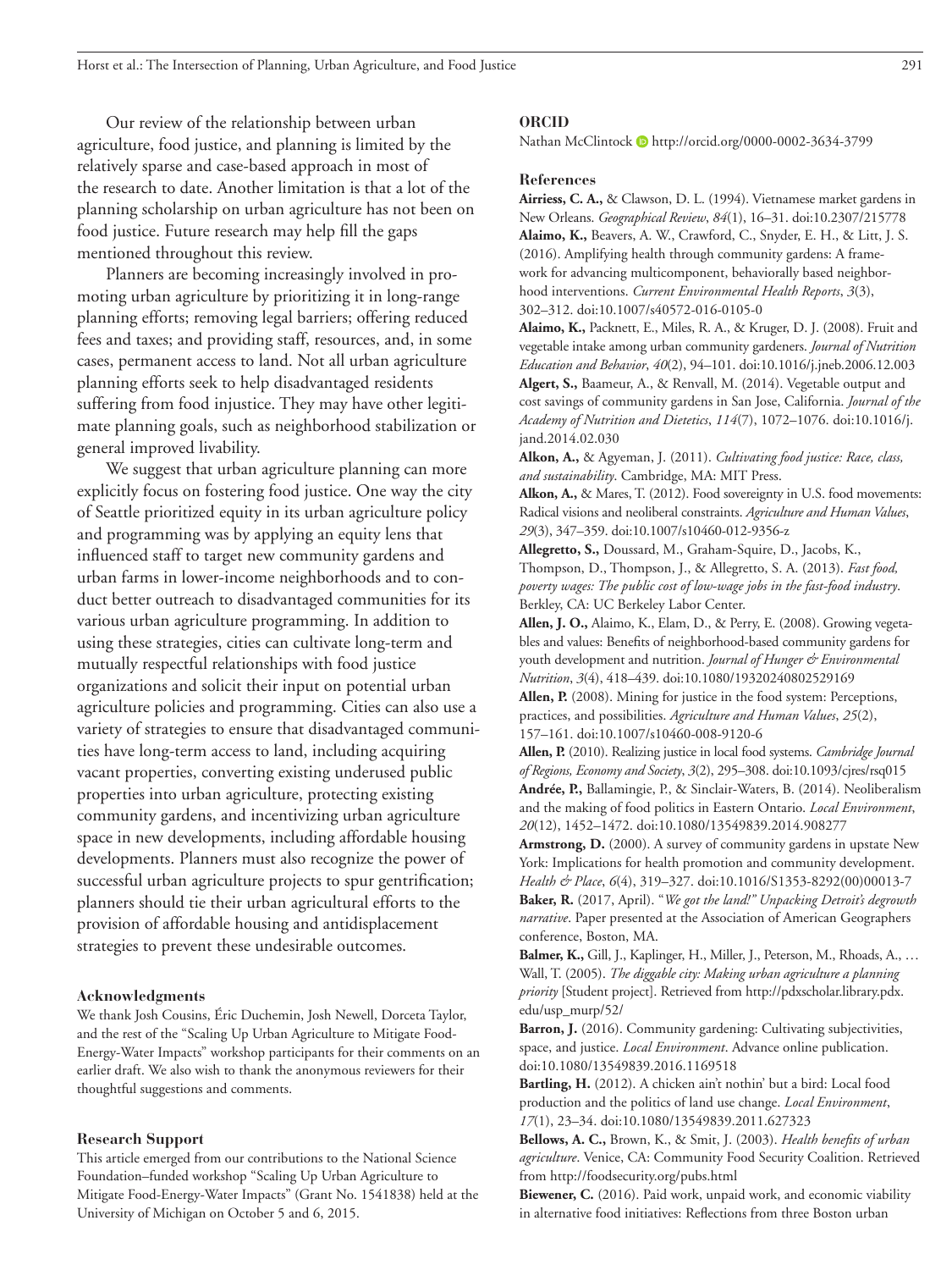agriculture endeavors. Journal of Agriculture, Food Systems, and Commu*nity Development*,  $6(2)$ , 1-19. doi:10.5304/jafscd.2016.062.019 Born, B., & Horst, M. (2015). A decade of food systems planning in the Central Puget Sound region. In J. Sterrett, C. Ozawa, D. Ryan, E. Seltzer, & J. Whittington (Eds.), *Planning the Pacific Northwest* (pp. 281-290). Chicago, IL: Planners Press.

**Born, B.,** & Purcell, M. (2006). Avoiding the local trap: Scale and food systems in planning research . *Journal of Planning Education and Research* , *26* ( 2 ), 195 – 207 . doi: 10.1177/0739456X06291389

Bowens, N. (2015). *The color of food*. Gabriola Island, British Columbia, Canada: New Society.

Brinkley, C., & Vitiello, D. (2014). From farm to nuisance: Animal agriculture and the rise of planning regulation . *Journal of Planning*  History, 13(2), 113-135. doi:10.1177/1538513213507542

Broad, G. M. (2013). Ritual communication and use value: The South Central Farm and the political economy of place . *Communication, Culture & Critique*,  $6(1)$ , 20-40. doi:10.1111/cccr.12003

Broad, G. (2016). More than just food: Food justice and community change. Oakland: University of California Press.

Brown, K. H., & Carter, A. (2003). *Urban agriculture and community food security in the United States: Farming from the city center to the urban fringe* Venice, CA: Community Food Security Coalition.

Brown, S., & Getz, C. (2008). Privatizing farm worker justice: Regulating labor through voluntary certification and labeling. *Geoforum*, 39(3), 1184-1196. doi:10.1016/j.geoforum.2007.01.002

Bryld, E. (2003). Potentials, problems, and policy implications for urban agriculture in developing countries . *Agriculture and Human Values* , *20* ( 1 ), 79 – 86 . doi: 10.1023/A:1022464607153

**Butler, W.** (2012). Welcoming animals back to the city: Navigating the tensions of urban livestock through municipal ordinances . *Journal of*  Agriculture, Food Systems, and Community Development, 22(3), 193-215. doi: 10.5304/jafscd.2012.022.003

Cadieux, K. V., & Slocum, R. (2015). What does it mean to do food justice? *Journal of Political Ecology*, 22(1), 1-26. Retrieved from http://jpe.library.arizona.edu/

Cadji, J., & Alkon, A. (2014). One day, the White people are going to want those houses again . In S. Zavestoski & J. Agyeman (Eds.), *Incomplete streets: Processes, practices and possibilities* (pp. 154–175). London, UK: Routledge.

**City of Baltimore .** ( 2013 ). *Homegrown Baltimore: Grow local Baltimore City's urban agriculture plan*. Baltimore, MD: Author.

**City of Seattle Race and Social Justice Initiative.** (2016). Racial equity toolkit to assess policies, initiatives, programs, and budget issues . Seattle, WA: Author.

**Cohen, N., & Reynolds, K. (2014). Urban agriculture policy making in** New York's "new political spaces": Strategizing for a participatory and representative system. *Journal of Planning Education and Research*, 34(2), 221-234. doi:10.1177/0739456X14526453

**Cohen, N.,** & Reynolds, K. (2015). Resource needs for a socially just and sustainable urban agriculture system: Lessons from New York City. *Renewable Agriculture and Food Systems* , *30* ( 1 ), 103 – 114 . doi: 10.1177/0 739456X14526453

**Cohen, N., & Reynolds, K. (2016). Beyond the kale: Urban agriculture** and social justice activism in New York City. Athens: University of Georgia Press.

Cohen, N., Reynolds, K., Wakefield, S., Yeudall, F., Taron, C., Reynolds, J., ... Reynolds, K. (2014). Urban agriculture policy making

in New York's "new political spaces": Strategizing for a participatory and representative system. *Journal of Planning Education and Research*, 34(2), 221-234. doi:10.1093/heapro/dam001

**Colasanti, K.** (2010). Assessing the local food supply capacity of Detroit, Michigan. *Journal of Agriculture, Food Systems, and Community Development* , *1* ( 2 ), 41 – 58 . doi: 10.5304/jafscd.2010.012.002

**Coleman-Jensen , A. ,** Gregory , C. , & Singh , A. ( 2014 ). *Household food*  security in the United States in 2013. Washington, DC: U.S. Department of Agriculture.

**Corrigan, M. P.** (2011). Growing what you eat: Developing community gardens in Baltimore, Maryland. *Applied Geography*, 31(4), 1232-1241. doi: 10.1016/j.apgeog.2011.01.017

**Crane, A., Viswanathan, L., & Whitelaw, G. (2013). Sustainability** through intervention: A case study of guerrilla gardening in Kingston, Ontario. *Local Environment*, 18(1), 71-90. doi:10.1080/13549839.201 2.716413

Daftary-Steel, S., Dignity, F., Herrera, H., & Porter, C. M. (2015). The unattainable trifecta of urban agriculture . *Journal of Agriculture, Food Systems, and Community Development, 6* ( 61 ), 19 – 32 . doi: 10.5304/ jafscd.2015.061.014

**Department of Neighborhoods .** ( 2014 ). *P-Patch community gardening*  information sheet. Seattle, WA: City of Seattle.

**Despommier, D. D.** (2010). *The vertical farm: Feeding the world in the* 21st century. New York, NY: St. Martins Press.

Dimitri, C., Oberholtzer, L., & Pressman, A. (2016). Urban agriculture: Connecting producers with consumers. British Food Journal, 118(3), 603-617. doi:10.1108/BFJ-06-2015-0200

Donald, B. (2008). Food systems planning and sustainable cities and regions: The role of the firm in sustainable food capitalism. *Regional Studies* , *42* ( 9 ), 1251 – 1262 . doi: 10.1080/00343400802360469

**Dowler, E.,** & Caraher, M. (2003). Local food projects: The new philanthropy? *The Political Quarterly*, 74(1), 57-65. doi: 10.1111/1467-923X.00512

Draper, C., & Freedman, D. (2010). Review and analysis of the benefits, purposes, and motivations associated with community gardening in the United States. *Journal of Community Practice*, 18(4), 458-492. doi: 10.1080/10705422.2010.519682

Eizenberg, E. (2012). Actually existing commons: Three moments of space of community gardens in New York City. Antipode, 44(3), 764 – 782 . doi: 10.1111/j.1467-8330.2011.00892.x

Evans, G., & Kantrowitz, E. (2002). Socioeconomic status and health: The potential role of environmental risk exposure . *Annual Review of Public Health* , *23* ( 1 ), 303 – 331 . doi: 10.1146/annurev. publhealth.23.112001.112349

Finster, M., Gray, K., & Binns, H. (2004). Lead levels of edibles grown in contaminated residential soils: A field survey. Science of the Total *Environment*,  $320(2)$ ,  $245-257$ . doi:10.1016/j.scitotenv.2003.08.009 Flyvbjerg, B. (2002). Bringing power to planning research: One researcher's praxis story. *Journal of Planning Education and Research*,

*21* ( 4 ), 353 – 366 . doi: 10.1177/0739456X0202100401 Garzo Montalvo, M. F. (2015). To the American food justice movements: A critique that is also an offering. *Journal of Agriculture* Food Systems and Community Development, 5(4), 125-129. doi: 10.5304/jafscd.2015.054.017

**Ghose, R.,** & Pettygrove, M. (2014). Actors and networks in urban community garden development. *Geoforum*, 53(May), 93-103. doi: 10.1016/j.geoforum.2014.02.009

Golden, S. (2013). *Urban agriculture impacts: Social, health, and economic: An annotated bibliography* . Retrieved from http://asi.ucdavis.edu/programs/sarep/publications/food-and-society/uaannotatedbiblio-2013.pdf Gordon, L. (2013, April 1). *Legal battles over gardens are sprouting up across the country* . Retrieved from http://www.abajournal.com/magazine/ article/legal\_battles\_over\_gardens\_are\_sprouting\_up\_across\_the\_country/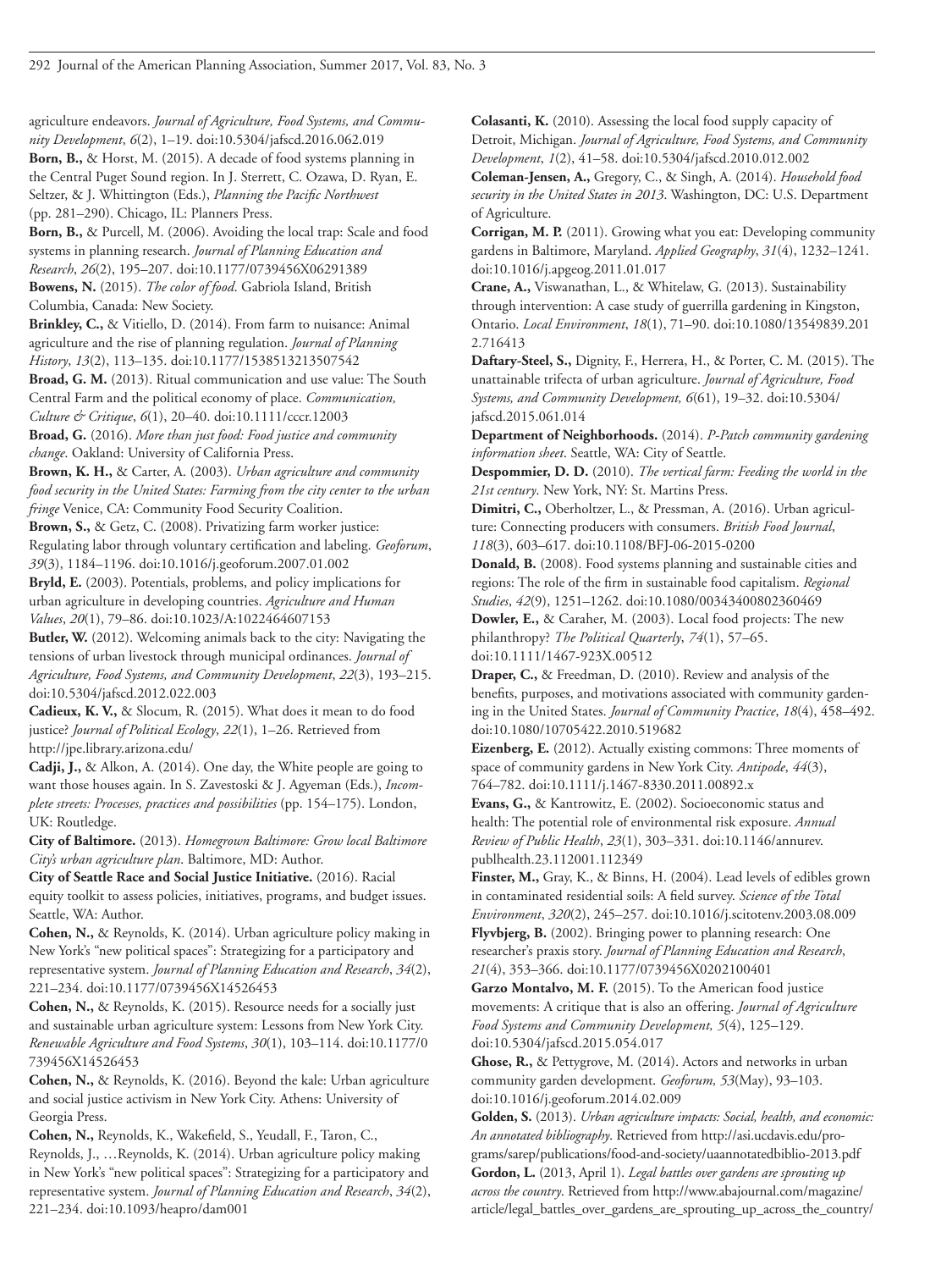Gottlieb, R., & Joshi, A. (2010). *Food justice*. Cambridge, MA: MIT Press. Graham, H., & Zidenberg-Cherr, S. (2005). California teachers perceive school gardens as an effective nutritional tool to promote healthful eating habits. *Journal of the American Dietetic Association*, *105* ( 11 ), 1797 – 1800 . doi: 10.1016/j.jada.2005.08.034

**Gray, L., Guzman, P., Glowa, K. M., & Drevno, A. G. (2013). Can** home gardens scale up into movements for social change? The role of home gardens in providing food security and community change in San Jose, California. *Local Environment*, 19(2), 187-203. doi:10.1080/1354 9839.2013.792048

Grewal, S. S., & Grewal, P. S. (2012). Can cities become self-reliant in food? *Cities*, 29(1), 1-11. doi:10.1016/j.cities.2011.06.003

Guthman, J. (2008a). Bringing good food to others: Investigating the subjects of alternative food practice. *Cultural Geographies*, 15(4), 431-447. doi:10.1177/1474474008094315

Guthman, J. (2008b). "If they only knew": Color blindness and universalism in California alternative food institutions . *The Professional Geographer* , *60* ( 3 ), 387 – 397 . doi: 10.1007/s10460-006-9019-z

Hagey, A., Rice, S., & Flournoy, R. (2012). Growing urban agriculture: Equitable strategies and policies for improving access to healthy food and revitalizing communities. Oakland, CA: PolicyLink.

Hassanein, N. (2003). Practicing food democracy: A pragmatic politics of transformation . *Journal of Rural Studies* , *19* ( 1 ), 77 – 86 . doi: 10.1016/ S0743-0167(02)00041-4

Havens, E., & Roman-Alcalá, A. (2016). *Land and sovereignty land for* food justice? AB 551 and structural change. Oakland, CA: Food First. Retrieved from https://foodtank.com/news/2017/01/14707/

Hern, M. (2016). What a city is for: Remaking the politics of displacement. Cambridge, MA: MIT Press.

**Hislop, R. S.** (2014). Reaping equity: A survey of food justice organizations in the U.S.A. Davis: University of California, Davis. **Hodgson, K.** (2012). Planning for food access and community-based food systems: A national scan and evaluation of local comprehensive and sustainability plans. Washington, DC: American Planning Association. Hodgson, K., Campbell, M. C., & Bailkey, M. (2010). Urban agriculture: Growing healthy, sustainable communities . Planning advisory service report. Chicago, IL: APA Planners Press.

Holt-Giménez, E., & Altieri, M. A. (2012). Agroecology, food sovereignty and the new green revolution . *Journal of Sustainable Agriculture* , *37* ( 1 ), 90 – 102 . doi: 10.1080/10440046.2012.716388 Hondagneu-Sotelo, P. (2014). *Paradise transplanted: Migration and the making of California gardens*. Berkley: University of California Press. Hoover, B. (2013). White spaces in Black and Latino places: Urban agriculture and food sovereignty . *Journal of Agriculture, Food Systems, and Community Development, 3* ( 4 ), 109 – 115 . doi: 10.5304/jafscd.2013.034.014 Horst, M. (2015). Fostering food systems transformation: A critical examination of food systems planning in the Central Puget Sound Region. Seattle: University of Washington.

Horst, M. (2017). Food justice and municipal government in the USA. *Planning Theory & Practice*,  $18(1)$ , 51-70. doi:10.1080/14649357.2016 .1270351

Horst, M., Brinkley, C., & Martin, K. (2016). Urban agriculture in the 'burbs . In J. Dawson & A. Morales (Eds.), *Cities of farmers: Urban*  agricultural practices and processes (pp. 41-58). Iowa City: University of Iowa Press.

Horst, M., & Gaolach, B. (2015). The potential of local food systems in North America: A review of foodshed analyses . *Renewable Agriculture*  and Food, 30(5), 399-407. doi:10.1017/S1742170514000271 Huang, D., & Drescher, M. (2015). Urban crops and livestock: The experiences, challenges, and opportunities of planning for urban

agriculture in two Canadian provinces . *Land Use Policy, 43* (February), 1 – 14 . doi: 10.1016/j.landusepol.2014.10.011

**Institute for Agriculture and Trade Policy .** ( 2012 ). *Draft principles of food justice*. Minneapolis, MN: Author. Retrieved from https://www. iatp.org/documents/draft-principles-of-food-justice

**Irazábal, C.,** & Punja, A. (2009). Cultivating just planning and legal institutions: A critical assessment of the South Central Farm struggle in Los Angeles. *Journal of Urban Affairs* , *31* ( 1 ), 1 – 23 .doi: 10.1111/j.1467-9906.2008.00426.x Jaramillo, C. (2016). *Urban agriculture leaders ask for citywide* 

 *commitments to garden preservation and creation* . Retrieved from http:// planphilly.com/articles/2016/09/23/urban-agriculture-leaders-ask-forcitywide-commitments-to-garden-preservation-and-creation Jayaraman, S. (2013). *Behind the kitchen door*. Ithaca, NY: Cornell University Press.

Keeling, B. (2011, March 30). *City of Oakland shuts down Novella* Carpenter's farmstand. Retrieved from the SFist website: http://sfist. com/2011/03/30/city\_of\_oakland\_shuts\_down.php

**Kuebler, M.,** & Rugh, J. S. (2013). New evidence on racial and ethnic disparities in homeownership in the United States from 2001 to 2010 . *Social Science Research* , *42* ( 5 ), 1357 – 1374 . doi: 10.1016/j.ssresearch.2013.06.004 **Kuo, F.,** & Sullivan, W. (2001). Environment and crime in the inner city: Does vegetation reduce crime? *Environment and Behavior*, 33(3), 343 – 367 . doi: 10.1177/0013916501333002

Larson, N. I., Story, M. T., & Nelson, M. C. (2009). Neighborhood environments: Disparities in access to healthy foods in the U.S . *American Journal of Preventive Medicine* , *36* ( 1 ), 74 – 81 . doi: 10.1016/j. amepre.2008.09.025

Lawson, L. (2005). *City bountiful: A century of community gardening in America*. Berkley: University of California Press.

Levkoe, C. Z. (2011). Towards a transformative food politics. *Local Environment* , *16* ( 7 ), 687 – 705 . doi: 10.1080/13549839.2011.592182 Lovell, S. (2010). Multifunctional urban agriculture for sustainable land use planning in the United States. *Sustainability*, 2(8), 2499-2522. doi: 10.3390/su2082499

Lowery, B., Sloane, D., Payán, D., Illum, J., & Lewis, L. (2016). Do farmers' markets increase access to healthy foods for all communities? Comparing markets in 24 neighborhoods in Los Angeles . *Journal of the American Planning Association* , *82* ( 3 ), 252 – 266 . doi: 10.1080/01944363. 2016.1181000

Lubitow, A., & Miller, T. (2013). Contesting sustainability: Bikes, race, and politics in Portlandia. *Environmental Justice*, 6(4), 121-126. doi: 10.1089/env.2013.0018

Lynch, K., Binns, T., & Olofin, E. (2001). Urban agriculture under threat: The land security question in Kano, Nigeria. *Cities*, 18(3), 159 – 171 . doi: 10.1016/S0264-2751(01)00008-7

MacRae, R., Gallant, E., Patel, S., Michalak, M., Bunch, M., & Schaffner, S. (2010). Could Toronto provide 10% of its fresh vegetable requirements from within its own boundaries? Matching consumption requirements with growing spaces . *Journal of Agriculture, Food Systems, and Community Development* , *1* ( 2 ), 105 – 127 . doi: 10.5304/jafscd.2010.012.008

Mares, T., & Alkon, A. (2011). Mapping the food movement: Addressing inequality and neoliberalism. *Environment and Society*, 2(1), 68 – 86 . doi: 10.3167/ares.2011.020105

**Mares, T.,** & Peña, D. (2010). Urban agriculture in the making of insurgent spaces in Los Angeles and Seattle. In J. Hou (Ed.), *Insurgent public space: Guerrilla urbanism and the remaking of contemporary cities* (pp. 241-254). New York, NY: Routledge.

Mason, D., & Knowd, I. (2010). The emergence of urban agriculture: Sydney, Australia. *International Journal of Agricultural Sustainability*, 8(1), 62-71. doi:10.3763/ijas.2009.0474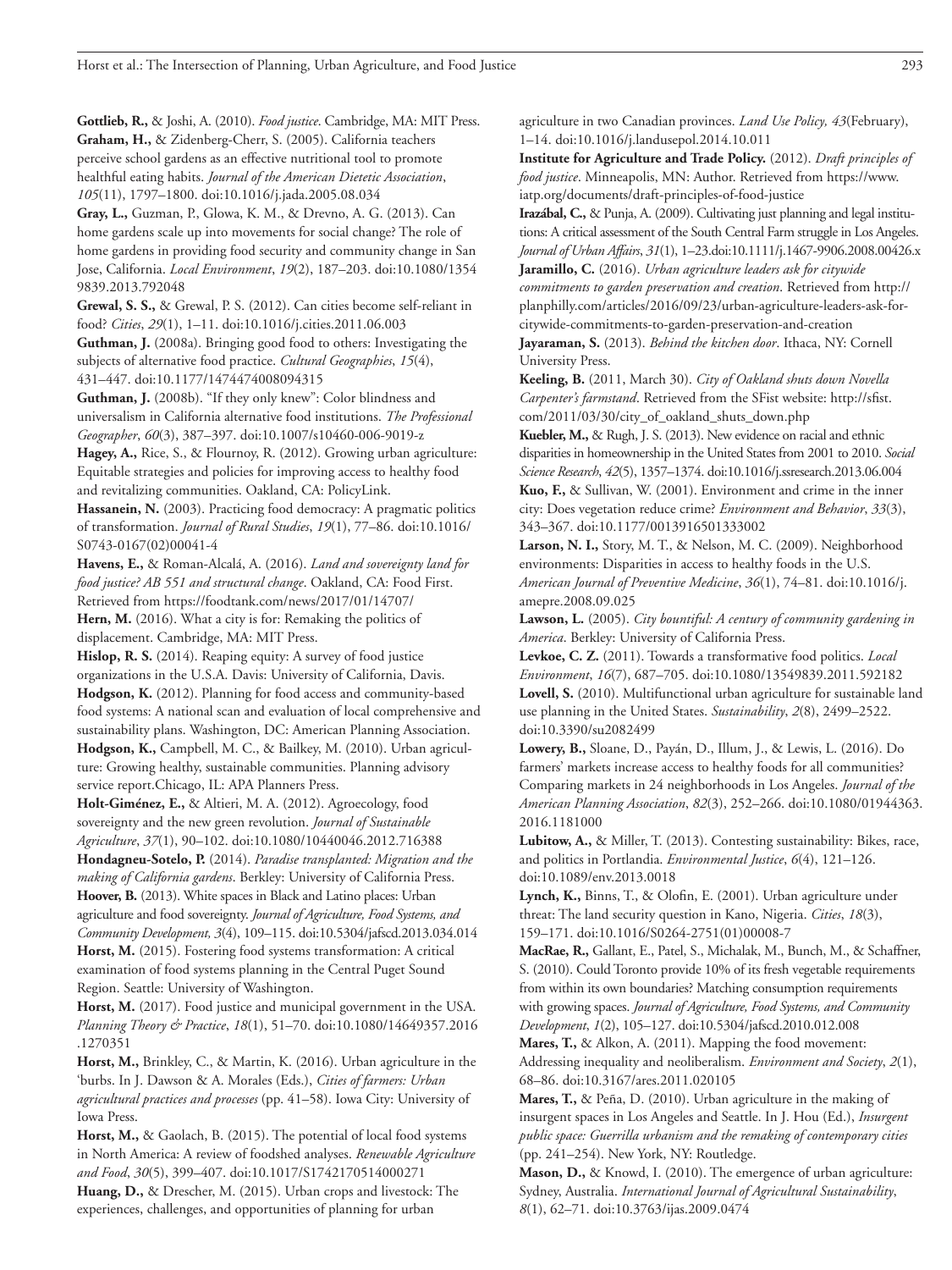McClintock, N. (2010). Why farm the city? Theorizing urban agriculture through a lens of metabolic rift. *Cambridge Journal of Regions*, *Economy and Society* , *3* ( 2 ), 191 – 207 . doi: 10.1093/cjres/rsq005 McClintock, N. (2012). Assessing soil lead contamination at multiple scales in Oakland, California: Implications for urban agriculture and environmental justice. *Applied Geography*, 35(1-2), 460-473.

doi: 10.1016/j.apgeog.2012.10.001

McClintock, N. (2014). Radical, reformist, and garden-variety neoliberal: Coming to terms with urban agriculture's contradictions . *Local Environment, 19* ( 2 ), 147 – 171 . doi: 10.1080/13549839.2012.752797 McClintock, N., Cooper, J., & Khandeshi, S. (2013). Assessing the potential contribution of vacant land to urban vegetable production and consumption in Oakland, California . *Landscape and Urban Planning, 111* (March), 46 – 58 . doi: 10.1016/j.landurbplan.2012.12.009

**McClintock, N., Mahmoudi**, D., Simpson, M., & Santos, J. P. (2016). Socio-spatial differentiation in the Sustainable City: A mixed-methods assessment of residential gardens in metropolitan Portland, Oregon, USA. *Landscape and Urban Planning*, 148(April), 1-16. doi:10.1016/j. landurbplan.2015.12.008

McClintock, N., & Simpson, M. (2017). Stacking functions: Identifying sets of motivations guiding urban agriculture organizations and businesses in the United States and Canada . *Agriculture and Human Values* , Advance online publication. doi: 10.1007/s10460-017-9784-x McClintock, N., Wooten, H., & Brown, A. (2012). Toward a food policy "first step" in Oakland, California: A food policy council's efforts to promote agricultural zoning. *Journal of Agriculture, Food Systems, and Community Development*, 2(4), 15-42.

Meek, D., Bradley, K., Ferguson, B., Hoey, L., Morales, H., Rosset, P., Tarlau, R. (2017). Food sovereignty education across the Americas: Multiple origins, converging movements . *Agriculture and Human Values* . Advance online publication. doi: 10.1007/s10460-017-9780-1 Meenar, M., & Hoover, B. (2012). Community food security via urban agriculture: Understanding people, place, economy, and accessibility from a food justice perspective. *Journal of Agriculture, Food Systems, and Community Development* , *3* ( 1 ), 143 – 160 . doi: 10.5304/jafscd.2012.031.013 Mendes, W. (2008). Implementing social and environmental policies in cities: The case of food policy in Vancouver, Canada . *International*  Journal of Urban and Regional Research, 32(4), 942-967.

doi: 10.1111/j.1468-2427.2008.00814.x

**Mendes, W.,** Balmer, K., Kaethler, T., & Rhoads, A. (2008). Using land inventories to plan for urban agriculture: Experiences from Portland and Vancouver. *Journal of the American Planning Association*, 74(4), 435– 449 . doi: 10.1080/01944360802354923

Metcalf, S., & Widener, M. (2011). Growing Buffalo's capacity for local food: A systems framework for sustainable agriculture. Applied Geography, 31(4), 1242-1251. doi:10.1016/j.apgeog.2011.01.008

Mok, H.-F., Williamson, V. G., Grove, J. R., Burry, K., Barker, S. F., & Hamilton, A. J. (2014). Strawberry fields forever? Urban agriculture in developed countries: A review. Agronomy for Sustainable Development, 34(1), 21-43. doi:10.1007/s13593-013-0156-7

Morgan, K. (2009). Feeding the city: The challenge of urban food planning. *International Planning Studies*, 14(4), 341-348. doi: 10.1080/13563471003642852

Morgan, K. (2013). The rise of urban food planning. *International Planning Studies* , *18* ( 1 ), 1 – 4 . doi: 10.1080/13563475.2012.752189 Morland, K. B., & Evenson, K. R. (2009). Obesity prevalence and the local food environment. *Health & Place*, 15(2), 491-495. doi:10.1016/j.healthplace.2008.09.004

Mukherji, N., & Morales, A. (2010). *Zoning for urban agriculture*: Zoning practice. Washington, DC: American Planning Association.

Nabulo, G., Black, C. R., Craigon, J., & Young, S. D. (2012). Does consumption of leafy vegetables grown in peri-urban agriculture pose a risk to human health? *Environmental Pollution, 162*(March), 389-398. doi: 10.1016/j.envpol.2011.11.040 .

Neuner, K., Kelly, S., & Raja, S. S. (2011). Planning to eat? Innovative local government plans and policies to build healthy food systems in the United States. Buffalo: University at Buffalo, The State University of New York.

**Okvat, H., & Zautra, A.** (2011). Community gardening: A parsimonious path to individual, community, and environmental resilience . *American Journal of Community Psychology, 47* ( 3 ), 374 – 387 . doi: 10.1007/s10464-010-9404-z

Park, S., Shoemaker, C., & Haub, M. (2009). Physical and psychological health conditions of older adults classified as gardeners or nongardeners. *Horticultural Science*, 44(1), 206-210. Retrieved from http:// hortsci.ashspublications.org/

Pinderhughes, R. (2007). Green collar jobs: An analysis of the capacity of green businesses to provide high quality jobs for men and women with barriers to employment. Berkley, CA: The City of Berkeley Office of Energy and Sustainable Development. Retrieved from http://community-wealth.org/sites/clone.community-wealth.org/files/downloads/ paper-pinderhughes-schecter.pdf<!

Pipkin, W. (2017, January 19). *A D.C. urban farm takes on urban problems.* Retrieved from the Civil Eats website: http://civileats. com/2017/01/19/a-dc-urban-farm-takes-on-urban-problems/

Pothukuchi, K. (2010). Community and regional food planning: Building institutional support in the United States . *International Planning Studies* , *14* ( 4 ), 349 – 367 . doi: 10.1080/13563471003642902 **Pothukuchi, K.** (2015). Five decades of community food systems planning in Detroit: City and grassroots, growth and equity . *Journal of Planning*  Education and Research, 35(4), 419-434. doi:10.1177/0739456X15586630 Pothukuchi, K., & Kaufman, J. L. (2000). The food system: A stranger to the planning field. *Journal of the American Planning Association*, 66(2), 113-124. doi:10.1080/01944360008976093

Public Health Law and Policy. (2009). *Establishing land use protections for community gardens*. Oakland, CA: Author.

Pudup, M. B. (2008). It takes a garden: Cultivating citizen-subjects in organized garden projects. *Geoforum*, 39(3), 1228-1240. doi:10.1016/j. geoforum.2007.06.012

**Purcell, M.,** & Tyman, S. K. (2014). Cultivating food as a right to the city. *Local Environment* , *20* ( 10 ), 1132 – 1147 . doi: 10.1080/13549839.2014.903236 Quastel, N. (2009). Political ecologies of gentrification. *Urban* 

Geography, 30(7), 694-725. doi:10.2747/0272-3638.30.7.694 Raj, S., Raja, S., & Dukes, B. (2016). Beneficial but constrained: Role of urban agriculture programs in supporting healthy eating among youth . *Journal of Hunger & Environmental Nutrition* . Advance online publication. doi: 10.1080/19320248.2015.1128865

Raja, S., & Yadav, P. (2008). Beyond food deserts: Measuring and mapping racial disparities in neighborhood food environments . *Journal of Planning Education and Research*, 27(4), 469-482. doi:10.1177/0739 456X08317461

**Rajan, S. R., & Duncan, C. A. M. (2013). Ecologies of hope:**  Environment, technology and habitation: Case studies from the intervenient middle. *Journal of Political Ecology*, 20(20), 73-79. Retrieved from http://jpe.library.arizona.edu/

Ramírez, M. M. (2015). The elusive inclusive: Black food geographies and racialized food spaces. Antipode, 47(3), 748-769. doi:10.1111/anti.12131 **Reynolds, K.** (2015). Disparity despite diversity: Social injustice in New York City's urban agriculture system. Antipode, 47(1), 240-259. doi: 10.1111/anti.12098